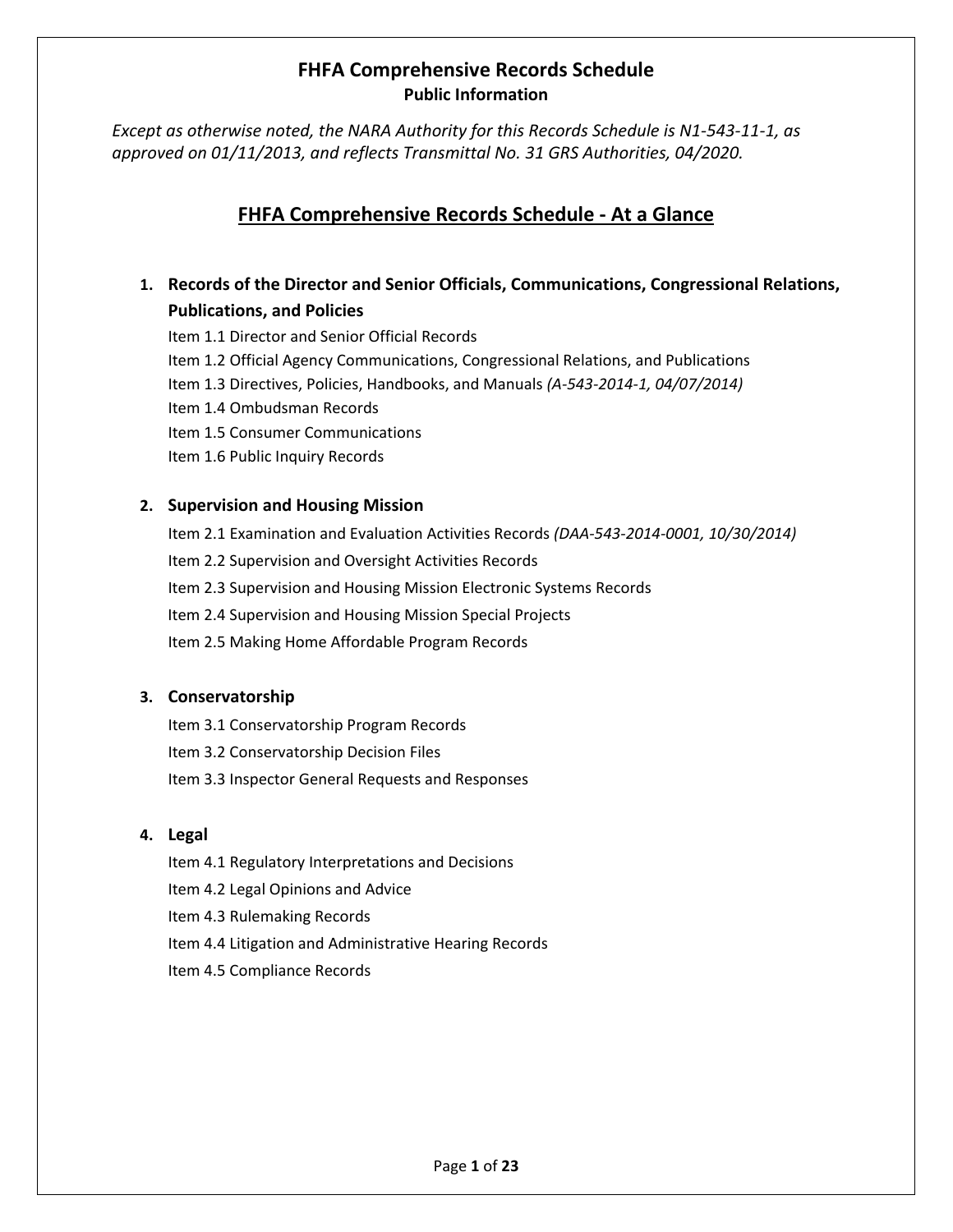*Except as otherwise noted, the NARA Authority for this Records Schedule is N1-543-11-1, as approved on 01/11/2013, and reflects Transmittal No. 31 GRS Authorities, 04/2020.* 

#### **5. Operations**

Item 5.1 Administrative Management Records Item 5.2 Budget and Financial Management Records Item 5.3 Human Resources Records Item 5.4 Information Technology and Management Records Item 5.5 Web Records

#### **6. Records Common to Most FHFA Offices**

Item 6.1 Project Files Item 6.2 Routine Office Administration Records Item 6.3 Working Files Item 6.4 Transitory Records

#### **7. Inspector General**

Item 7.1 Audit Records Item 7.2 Investigations and Evaluations Item 7.3 External Reporting Item 7.4 Hotline Records Item 7.5 Program Management Item 7.6 Freedom of Information Act and Privacy Act Records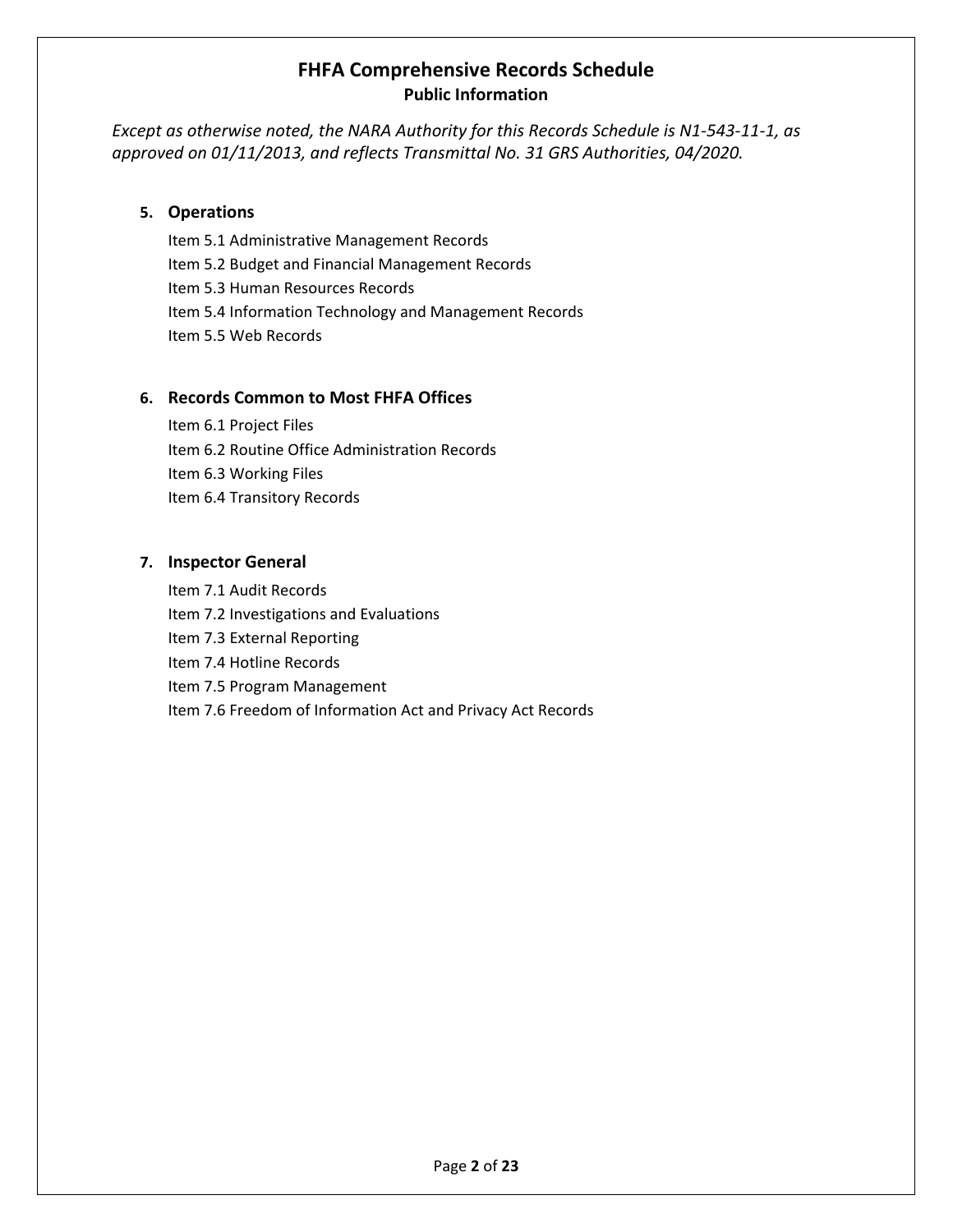*Except as otherwise noted, the NARA Authority for this Records Schedule is N1-543-11-1, as approved on 01/11/2013, and reflects Transmittal No. 31 GRS Authorities, 04/2020.* 

## **FHFA Comprehensive Records Retention Schedule**

### **Introduction**

The Federal Housing Finance Agency (FHFA) was created on July 30, 2008, when the **Housing and Economic Recovery Act of 2008** was signed into law.The Act created an empowered financial regulator with the authorities necessary to oversee vital components of our country's secondary mortgage markets – Fannie Mae, Freddie Mac, and the Federal Home Loan Banks. In addition, this law combined the staffs of the Office of Federal Housing Enterprise Oversight (OFHEO), the Federal Housing Finance Board (FHFB), and the Government Sponsored Entity mission office at the Department of Housing and Urban Development (HUD). The agency's mission is to provide effective supervision, regulation and housing mission oversight of Fannie Mae, Freddie Mac and the Federal Home Loan Banks to promote their safety and soundness, support housing finance and affordable housing, and support a stable and liquid mortgage market.

This FHFA Comprehensive Records Retention Schedule is the initial issuance of the agency's records retention and disposition schedule, which upon has been approved by the National Archives and Records Administration (NARA), and establishes the authority for FHFA to take actions regarding federal records that are no longer needed in office space to conduct current agency business. These actions include:

- Transfer of records to agency storage facilities or NARA records centers.
- Transfer of permanent records to the National Archives of the United States.
- Disposal or destruction of temporary records no longer needed to conduct agency business.

### **Scope**

FHFA's Comprehensive Records Retention Schedule covers all program and administrative records created by FHFA since its creation in July 2008, including administrative records that are covered by the General Records Schedule (GRS), unless an exception is noted. Many records scheduled by the predecessor agencies (OFHEO, FHFB, or HUD) are no longer being created by FHFA, so they are not reflected in this schedule. This schedule applies to all formats and media in which records are created and maintained at FHFA, and authorizes the disposition of the records in any media.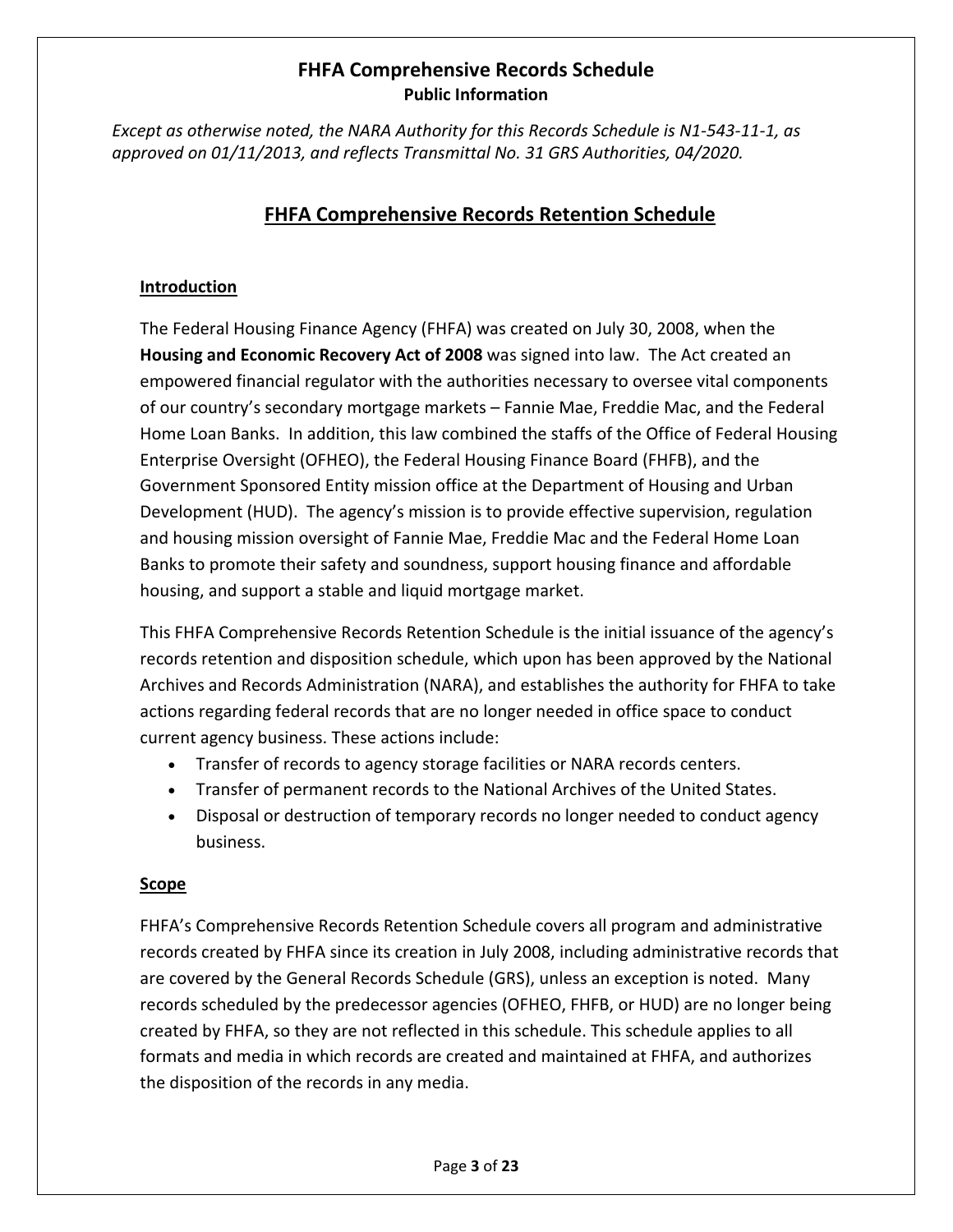*Except as otherwise noted, the NARA Authority for this Records Schedule is N1-543-11-1, as approved on 01/11/2013, and reflects Transmittal No. 31 GRS Authorities, 04/2020.* 

### **Disposition Instructions**

Disposition instructions for temporary records are included in the schedule for each temporary series. Unless otherwise noted, permanent records will be transferred to the National Archives after 30 years, in accordance with the NARA regulations and procedures in place at the time of transfer. When possible, permanent records will be cut off and transferred in smaller blocks, as indicated in the schedules. If the transfer of records in electronic format is not feasible, NARA and FHFA will negotiate, prior to transfer, alternative media, formats, or physical arrangement that meet the needs for continued preservation and use.

As a general rule, records are cut off upon completion of the associated activity, or on an annual basis where applicable. Retention rules are applied upon cutoff. For example, retention periods are calculated based upon issuance of a final examination report, completion of a project, final payment on a contract, issuance of a final rule or legal decision, or for general administrative records, at end of year.

The disposition instructions cited in this records schedule will be implemented at least annually by FHFA staff in the routine course of business. However, the destruction or deletion of FHFA records will be suspended, even when the required retention period has been met, if the records are relevant or potentially relevant to any pending or active investigation, audit, litigation, court order, or any active Freedom of Information Act request.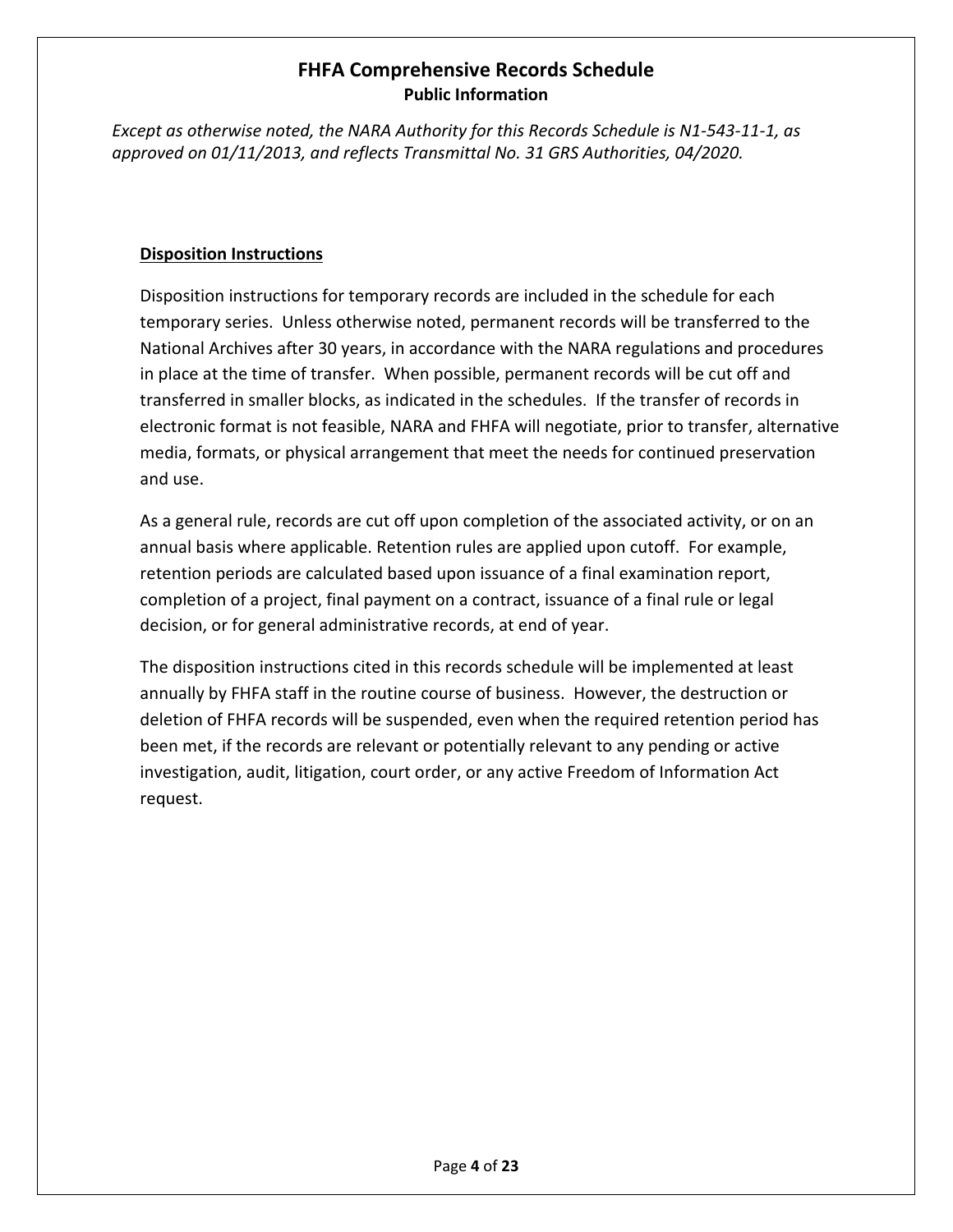*Except as otherwise noted, the NARA Authority for this Records Schedule is N1-543-11-1, as approved on 01/11/2013, and reflects Transmittal No. 31 GRS Authorities, 04/2020.* 

# **1. Records of the Director and Senior Officials, Communications, Congressional Relations, Publications, and Policies**

This schedule covers records created by the FHFA Director and senior agency officials, official communications and publications of the agency not covered elsewhere in this records schedule, and all official FHFA policies, orders, directives, and manuals.

### **Item 1.1 Director and Senior Official Records**

Records of the Director and other senior agency officials that document the policies and programs of FHFA, including correspondence, memoranda, project files, subject files, reports, studies, meeting minutes, speeches, briefing books, and schedules of official activities. These records are limited to only those documents that originate with, or are created and signed by the Director or senior official, or that include significant notes to the file made by the Director or senior official. Program records submitted for review, approval, or sign-off are maintained by the responsible business unit in accordance with the applicable item of this schedule.

**Disposition: PERMANENT. Cutoff when the project/activity/transaction is completed or superseded. Transfer to NARA 30 years after cutoff, in accordance with regulations and procedures in place at the time of transfer.**

### **Item 1.2 Official Agency Communications, Congressional Relations, and Publications**

Public communications, Congressional correspondence and reporting, and official agency publications not covered elsewhere in this schedule, including FHFA's Annual Report to Congress, Strategic Plan, Performance and Accountability Report, press releases, media advisories, statements, testimonies, research papers, authorizations, and official speeches not covered by Item 1.1.

**Disposition: PERMANENT. Cutoff when the project/activity/transaction is completed or superseded. Transfer to NARA in 5 year blocks, in accordance with regulations and procedures in place at the time of transfer.**

### **Item 1.3 Directives, Policies, Handbooks, and Manuals**

**Item 1.3a** *(A-543-2014-1, 04/07/2014)***:** Final and approved directives, policies, handbooks, and manuals that document the organization, oversight, and supervision of the regulated entities, such as supervisory manuals, Advisory Bulletins, Final Opinions and Orders, and Authorizations.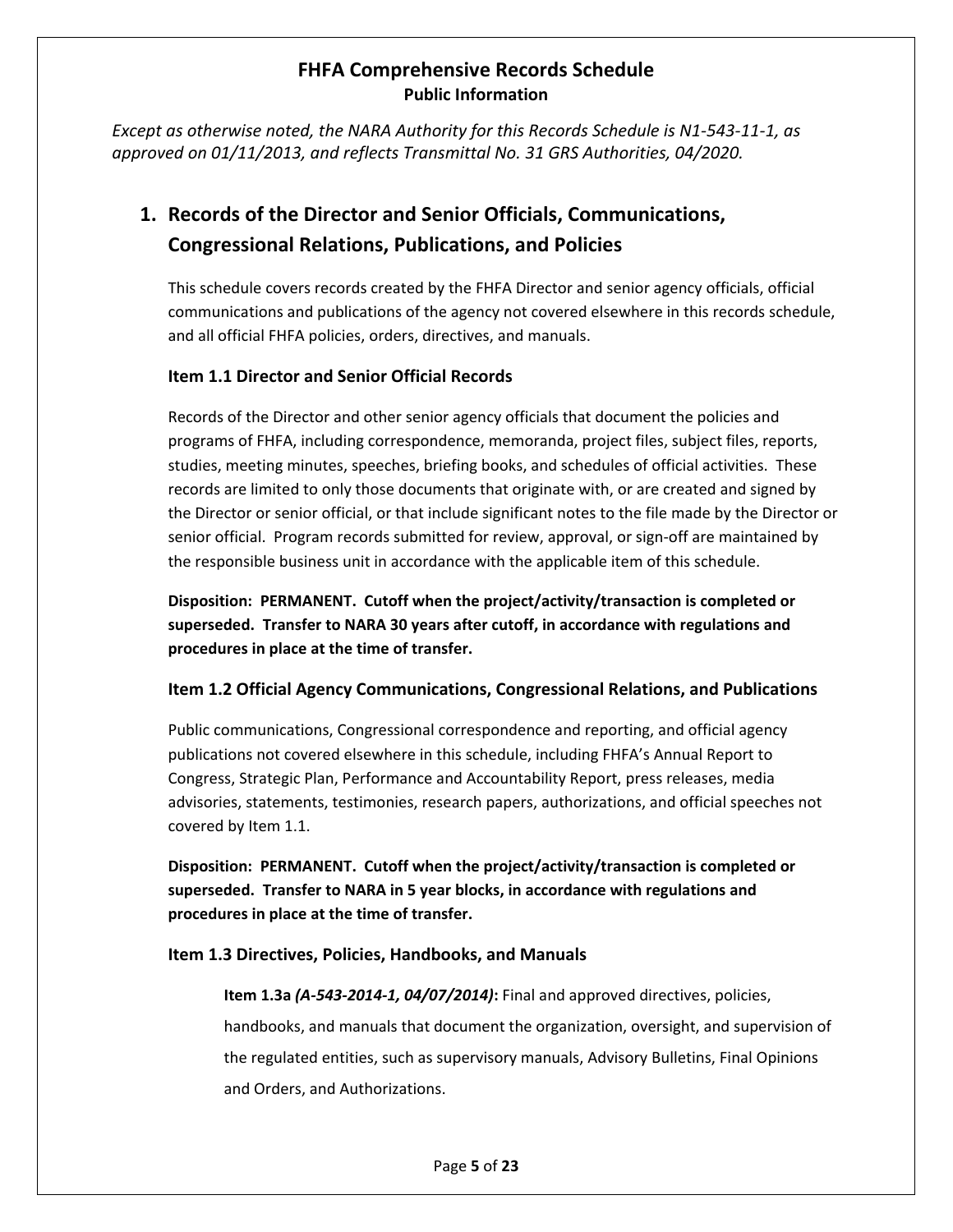*Except as otherwise noted, the NARA Authority for this Records Schedule is N1-543-11-1, as approved on 01/11/2013, and reflects Transmittal No. 31 GRS Authorities, 04/2020.* 

> **Disposition: PERMANENT. Cutoff at the date of approval. Transfer discontinued or superseded records to NARA in 5 years blocks, in accordance with regulations and procedures in place at the time of transfer.**

**Item 1.3b:** Final and approved directives and policies that document the administrative organization and management of FHFA.

**Disposition: TEMPORARY. Cutoff at the date of approval. Destroy or delete 30 years after discontinuation or supersession.** 

*(See also Item 6.2 Routine Office Administration Records)*

#### **Item 1.4 Ombudsman Records**

The Office of the Ombudsman is responsible for managing complaints and appeals from any regulated entity, or person that has a business relationship with a regulated entity, regarding any matter relating to the regulation and supervision of such regulated entity by the FHFA. Records consist of case files supporting Ombudsman inquiries, findings of fact, and recommendations to the Director concerning resolution of the issue.

**Item 1.4a:** Routine Complaints

**Disposition: TEMPORARY. Cutoff when the case file is closed. Destroy or delete 1 year after cutoff.** 

**Item 1.4b:** Appeals and significant complaints, as determined by the Ombudsman

**Disposition: TEMPORARY. Cutoff when the case file is closed. Destroy or delete 3 years after cutoff.** 

#### **Item 1.5 Consumer Communications Records**

Records consist of consumer communications and the actions taken to address those communications. Consumer communications request information related to a specific transaction, such as a loan, mortgage account or application, or sale of an REO (real estate owned) property. Records include, but are not limited to, correspondence received or created by FHFA, documentation of verbal communications including voice mails, and documents and data used or created to address the consumer communications.

**Disposition: TEMPORARY. Cutoff when the case file is closed. Destroy or delete 7 years after cutoff.**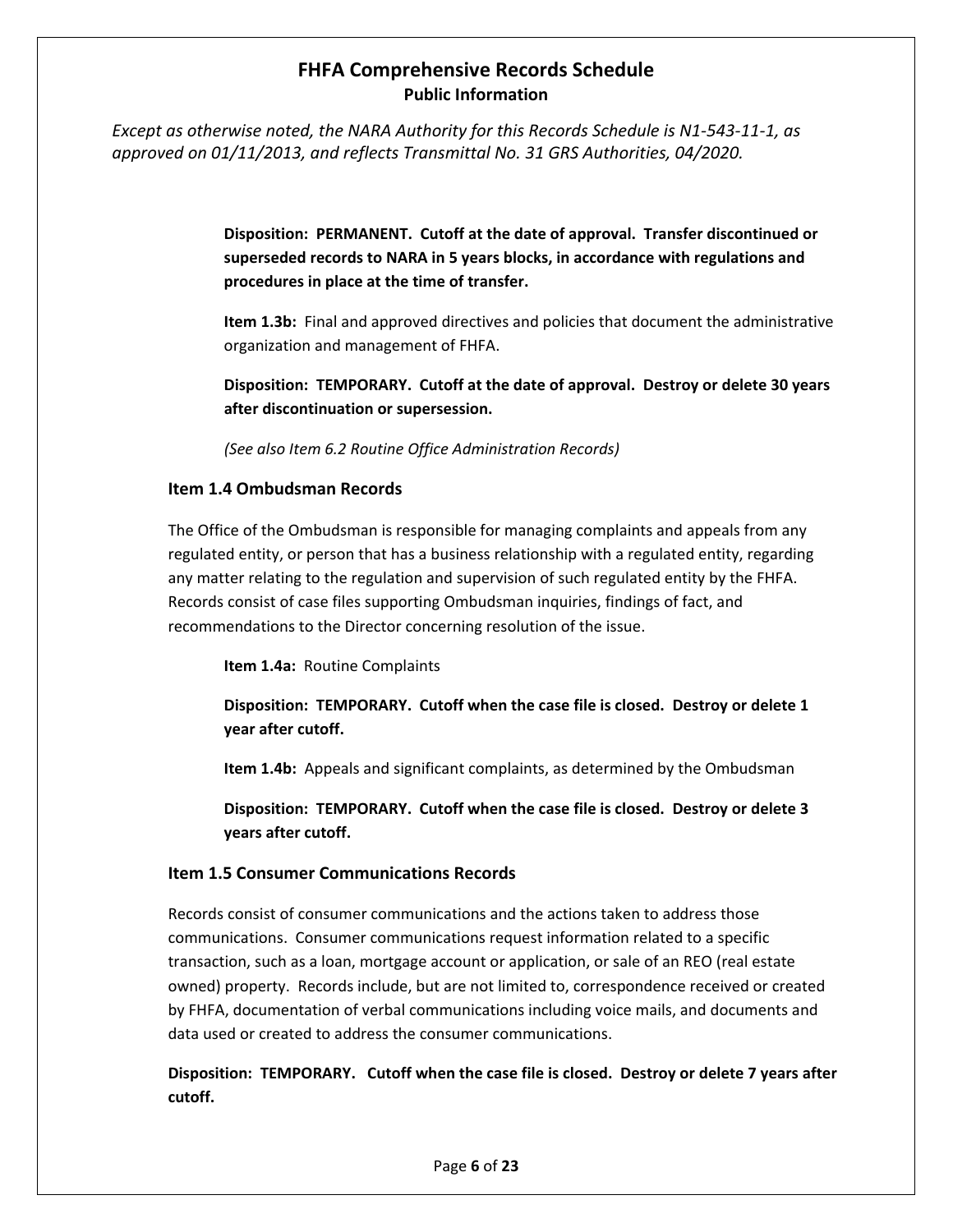*Except as otherwise noted, the NARA Authority for this Records Schedule is N1-543-11-1, as approved on 01/11/2013, and reflects Transmittal No. 31 GRS Authorities, 04/2020.* 

### **Item 1.6 Public Inquiry Records**

Records consist of public inquiries and the actions taken to address those inquiries. Public inquiries may be received from various sources, including but not limited to, industry participants, educational institutions, state and local government agencies, as well as members of the public. Records include, but are not limited to, correspondence received or created by FHFA, documentation of verbal communications including voice mails, and documents and data used or created to address the public inquiries. *(Note: Official Agency Communications and Congressional Correspondence have permanent value and are covered in Item 1.2.)*

**Disposition: TEMPORARY. Cutoff when the case file is closed. Destroy or delete 7 years after cutoff.**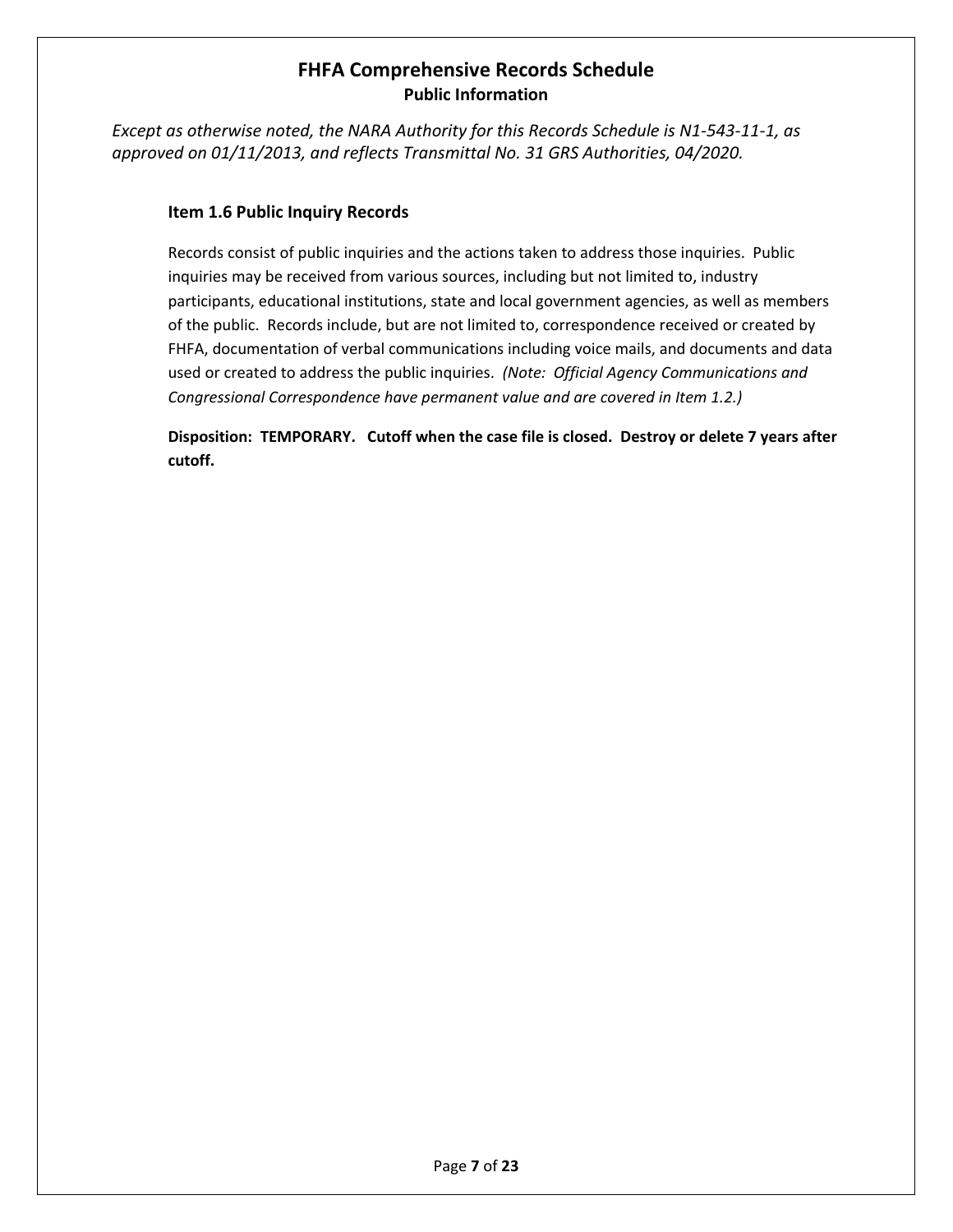*Except as otherwise noted, the NARA Authority for this Records Schedule is N1-543-11-1, as approved on 01/11/2013, and reflects Transmittal No. 31 GRS Authorities, 04/2020.* 

### **2. Supervision and Housing Mission**

This schedule covers the records generated in the conduct of FHFA's supervision and housing mission functions. The supervision functions contribute to a comprehensive assessment of the capital adequacy and safety and soundness of the regulated entities and include examination and evaluation-related activities, as well as accounting and disclosure, capital adequacy, compliance, financial analysis, policy research, and supervision infrastructure. The housing mission functions include overseeing the housing programs – currently the Affordable Housing Program and the Community Investment Program – run by or participated in by the regulated entities, as well as conducting ongoing policy analysis and research.

FHFA policies and procedures define many of the records in this schedule. These records include workpapers and other supporting documentation used in the development of an examination or evaluation report and its conclusions; systems used to gather, manipulate, and analyze mission-related data; and the final products that these records are created to support.

#### **Item 2.1 Examination and Evaluation Activities Records**

**Item 2.1a** *(DAA-543-2014-0001, 10/30/2014)***:** Products and related records that document the findings and conclusions of FHFA's safety and soundness and missionrelated examinations, and other statutorily or regulatorily required evaluations of the regulated entities. These products and related records include Reports of Examination, Evaluation Reports, Conclusion Letters, Supervisory Letters, and Findings, including Matters Requiring Attention, Recommendations, and Violations.

**Disposition: PERMANENT. Cutoff when the project/activity/transaction is completed or superseded. Transfer to NARA 30 years after cutoff, in accordance with regulations and procedures in place at the time of transfer.**

**Item 2.1b** *(DAA-543-2014-0001, 10/30/2014)***:** Examination workpapers created or collected by FHFA to support the findings and conclusions of FHFA's safety and soundness examinations and other statutorily required evaluations of the regulated entities. Workpapers include request letters, planning documents, meeting notes, analyses, research, interview summaries, Midyear Letters, and other documents or data created or collected that support examination and evaluation activities, findings, and conclusions.

**Disposition: TEMPORARY. Cutoff when the project/activity/transaction is completed or superseded. Destroy or delete 7 years after cutoff.**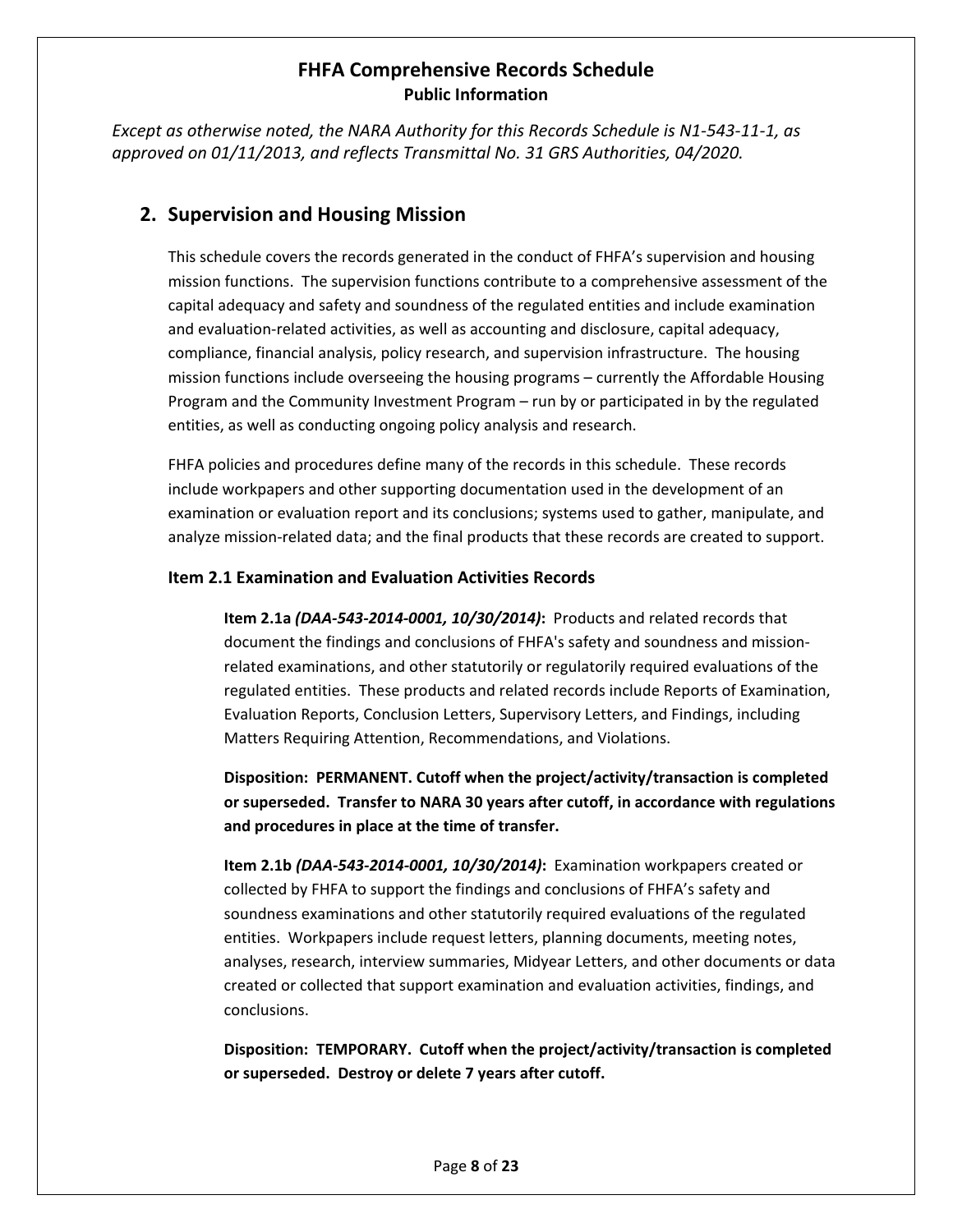*Except as otherwise noted, the NARA Authority for this Records Schedule is N1-543-11-1, as approved on 01/11/2013, and reflects Transmittal No. 31 GRS Authorities, 04/2020.* 

#### **Item 2.2 Supervision and Oversight Activities Records**

Records that document FHFA's ongoing supervision and oversight activities and that are not created during a safety and soundness examination or other statutorily required evaluation of the regulated entities.

**Item 2.2a: Correspondence to and from the Regulated Entities** – Correspondence and any attachments sent to and received from the regulated entities that document FHFA's interactions with the regulated entities related to the ongoing business and housing mission program activities of the regulated entities. Records include but are not limited to supervisory guidance, approvals for new business activities or model changes, enforcement actions, and executive compensation.

**Disposition: TEMPORARY. Cutoff when the project/activity/transaction is completed or superseded. Destroy or delete 30 years after cutoff.**

**Item 2.2b: Regulated Entity Reports** - Reports submitted by the regulated entities on market and housing program status and activities, including monthly, quarterly, or annual submissions of statistical information and narrative reports. Records include documents that support the management and oversight of data feeds from the regulated entities. *(Note: Reports of permanent value are covered under Item 1.2.)*

**Disposition: TEMPORARY. Cutoff when the project/activity/transaction is completed or superseded. Destroy or delete 30 years after cutoff.**

**Item 2.2c**: **Data Analysis and Reporting** – Statistical models and data analyses that are used in various recurring or as-requested FHFA internal and external reports. (*Note: Analyses that are used to support examination or evaluation conclusions are covered under Item 2.1.)* 

**Disposition: TEMPORARY. Cutoff when the project/activity/transaction is completed or superseded. Destroy or delete 30 years after cutoff**

**Item 2.2d: Policy Analysis and Research -** Economic research and policy analysis on a wide range of housing finance, financial institutions, and financial regulatory subjects in support of FHFA's mission. *(Note: Research papers of permanent value are covered under Item 1.2.)* 

**Disposition: TEMPORARY. Cutoff when the project/activity/transaction is completed or superseded. Destroy or delete 30 years after cutoff.**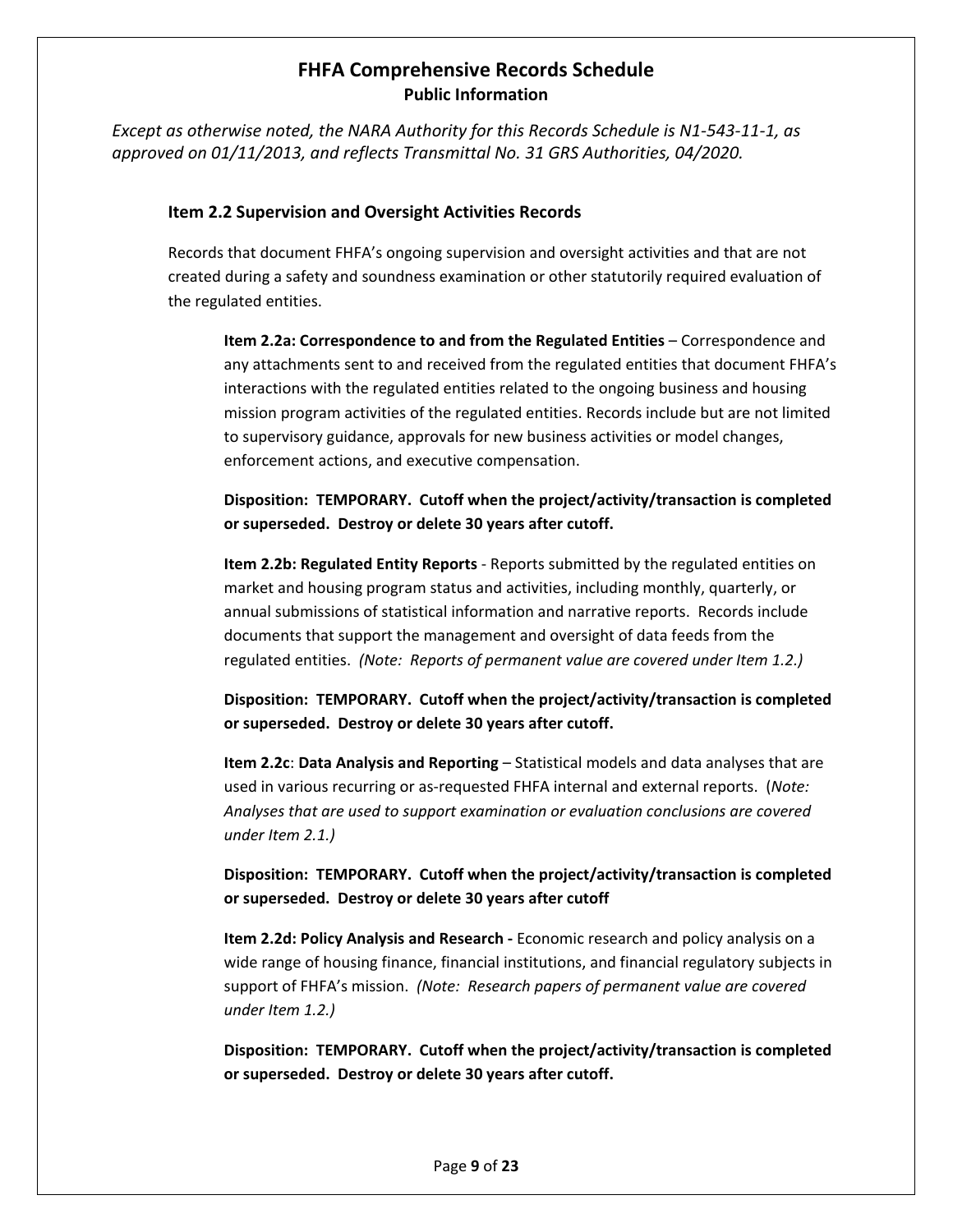*Except as otherwise noted, the NARA Authority for this Records Schedule is N1-543-11-1, as approved on 01/11/2013, and reflects Transmittal No. 31 GRS Authorities, 04/2020.* 

> **Item 2.2e: Supervision Program Support** – Records that document FHFA's supervisory and housing mission program support activities, including development of examination standards and guidance, annual work plans, and examiner development and training.

> **Disposition: TEMPORARY. Cutoff when the project/activity/transaction is completed or superseded. Destroy or delete 30 years after cutoff.**

> **Item 2.2f: Workpapers** – Supporting documentation and other routine records created or collected by FHFA to support all other supervision and housing mission activities not related to safety and soundness examinations or other statutorily required evaluations of the regulated entities.

> **Disposition: TEMPORARY. Cutoff when the project/activity/transaction is completed or superseded. Destroy or delete 7 years after cutoff.**

#### **Item 2.3 Supervision and Housing Mission Electronic Systems Records**

Data contained within mission-related business systems, as well as the records that document the development and operation of those systems.

**Item 2.3a:** Housing mission and industry data that represent compilations of information that may have broad industry-wide utility, public interest, or historical value, including the records that document the development and operation of the systems within which that data is contained.

### **Disposition: PERMANENT. Cutoff annually. Transfer data to NARA in 5 year blocks, in accordance with regulations and procedures in place at the time of transfer.**

**Item 2.3b:** Mission-related data that is gathered and maintained for internal FHFA analysis and business purposes, and that are not released to the public due to the sensitive nature of the information, including the records that document the development and operation of the systems within which that data is contained.

**Disposition: TEMPORARY. Cutoff after system is retired. Destroy or delete 30 years after cutoff.** 

#### **Item 2.4 Supervision and Housing Mission Special Projects**

Records that are not covered elsewhere in Schedule 2 and result from a mission-related special project whose impact is industry-wide or which garners wide public interest. These records may include correspondence, memoranda, reports, studies, and meeting minutes.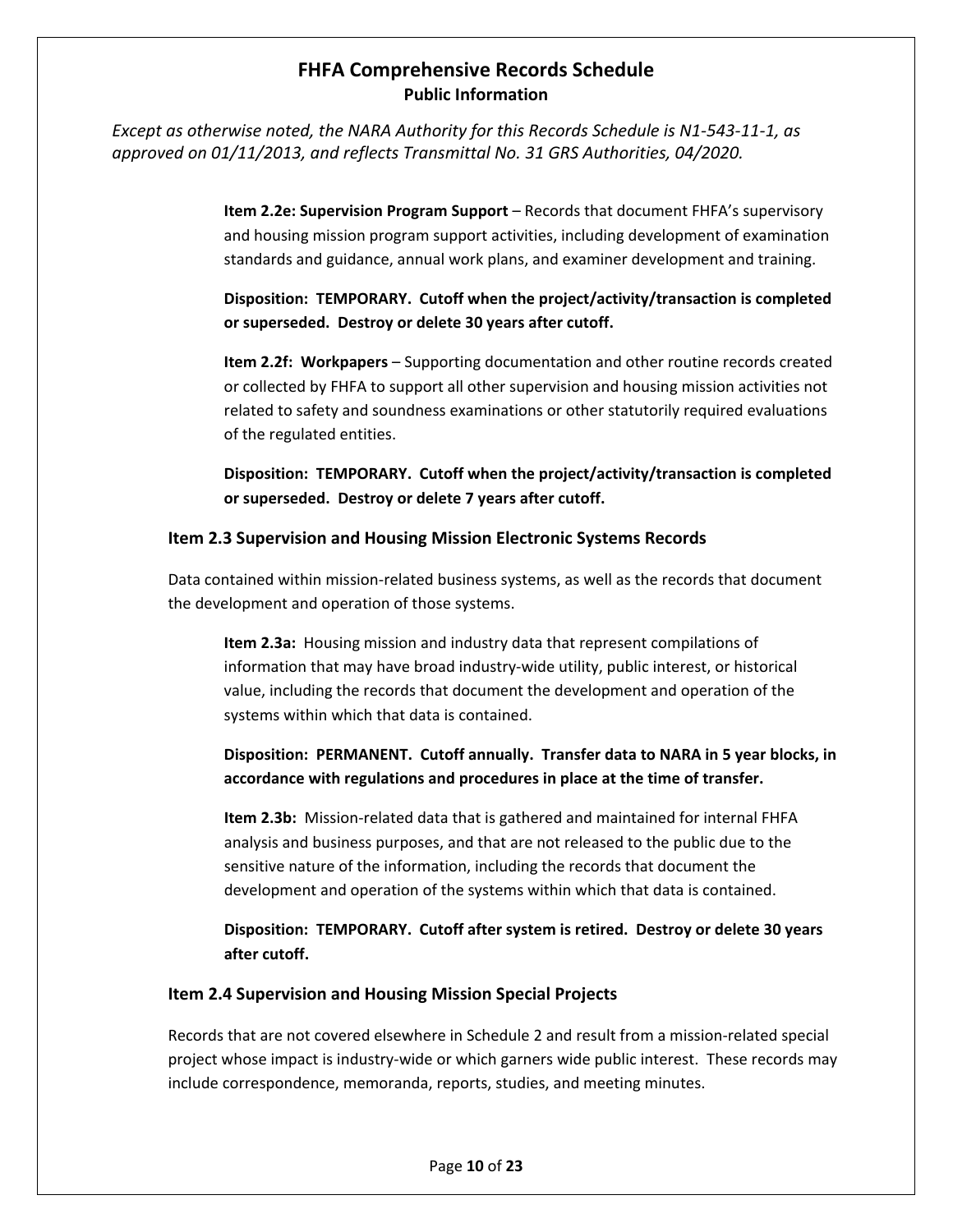*Except as otherwise noted, the NARA Authority for this Records Schedule is N1-543-11-1, as approved on 01/11/2013, and reflects Transmittal No. 31 GRS Authorities, 04/2020.* 

**Disposition: PERMANENT. Cutoff when the project/activity/transaction is completed or superseded. Transfer to NARA 30 years after cutoff, in accordance with regulations and procedures in place at the time of transfer.**

### **Item 2.5 Making Home Affordable (MHA) Program Records**

Records documenting and supporting FHFA's oversight and supervision of MHA program activities being carried out by Fannie Mae and Freddie Mac serving as program administration and compliance agents, under an agreement with Department of the Treasury.

**Disposition: PERMANENT. Cutoff when the project/activity/transaction is completed or superseded. Transfer to NARA 30 years after cutoff, in accordance with regulations and procedures in place at the time of transfer.**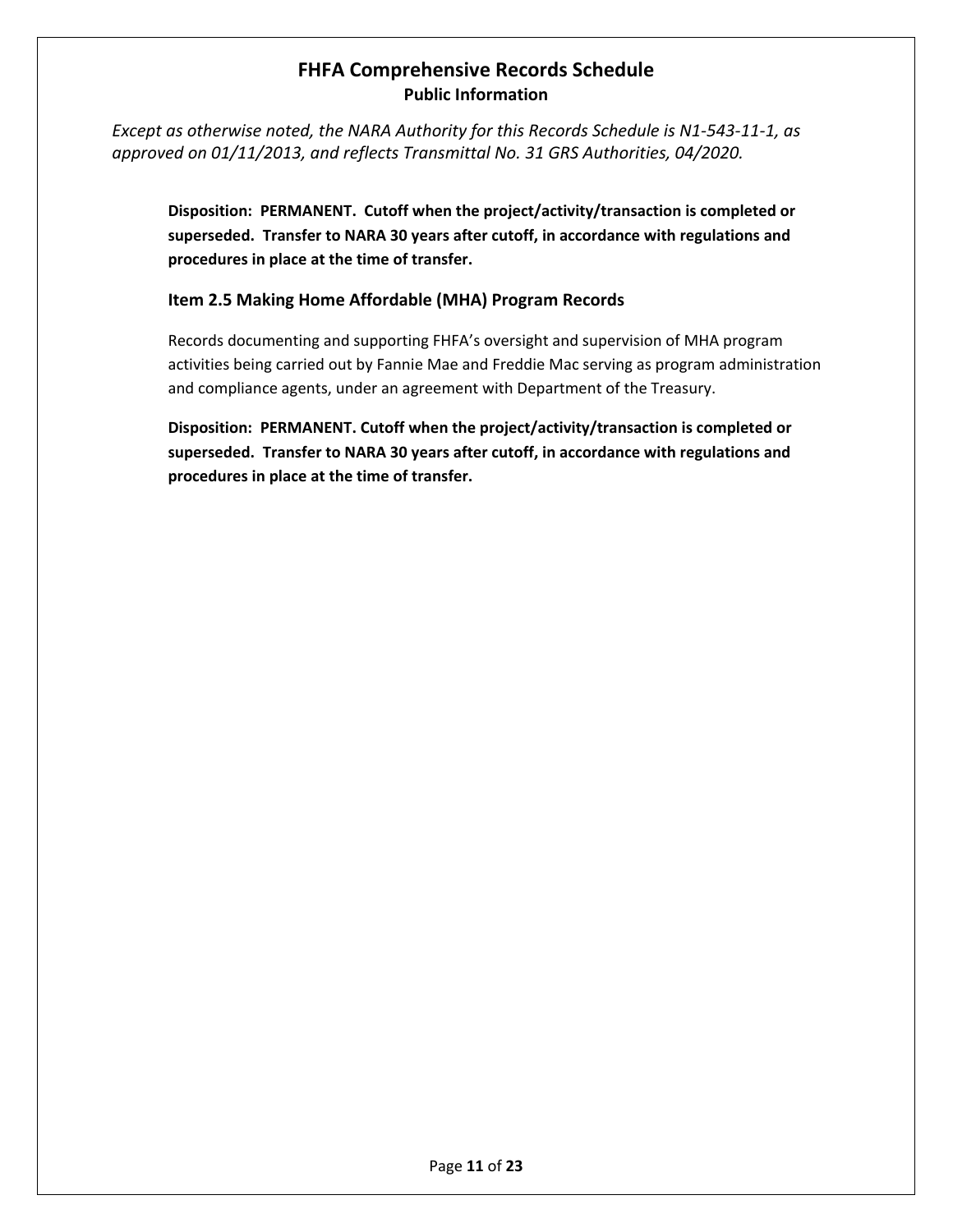*Except as otherwise noted, the NARA Authority for this Records Schedule is N1-543-11-1, as approved on 01/11/2013, and reflects Transmittal No. 31 GRS Authorities, 04/2020.* 

## **3. Conservatorship**

FHFA's statutory role as conservator allows the agency to preserve the assets and property of Fannie Mae and Freddie Mac, ensures focus on their housing mission, and facilitates their financial stability and emergence from conservatorship. The Office of Conservatorship Operations operates separately from the other FHFA offices to promote clarity in roles and responsibilities (Strategic Plan 2009-2014, p. 21). Accordingly, the records in this series relate to the specific supervisory activities carried out by FHFA as Conservator, as distinguished from the agency's primary supervisory and housing oversight mission.

### **3.1. Conservatorship Program Records**

Records related to the administration, organization, policies, and functions of the Office of Conservatorship Operations. Records include documentation of the establishment of the Office of Conservatorship Operations, the development of policies, and the authorities afforded to FHFA in its statutory role as Conservator of Fannie Mae and Freddie Mac.

**Disposition: PERMANENT**. **Cutoff when the project/activity/transaction is completed or superseded. Transfer to NARA 30 years after cutoff, in accordance with regulations and procedures in place at the time of transfer.**

### **3.2 Conservatorship Decision Files**

Records documenting and supporting the conservatorship activities conducted by FHFA, including oversight of the business decisions and corporate governance at Fannie Mae and Freddie Mac and FHFA decisions and directives communicated to Fannie Mae and Freddie Mac on issues requiring approval.

These records include decision documents, analysis memos, responses to inquiries, issue papers, opinions and interpretations, and other records that support the mission work of the Office of Conservatorship Operations.

**Disposition: PERMANENT. Cutoff when the project/activity/transaction is completed or superseded. Transfer to NARA 30 years after cutoff, in accordance with regulations and procedures in place at the time of transfer.**

### **3.3 Inspector General Requests and Responses**

Records documenting and supporting Office of Conservatorship responses to Inspector General requests, inquiries, and investigations.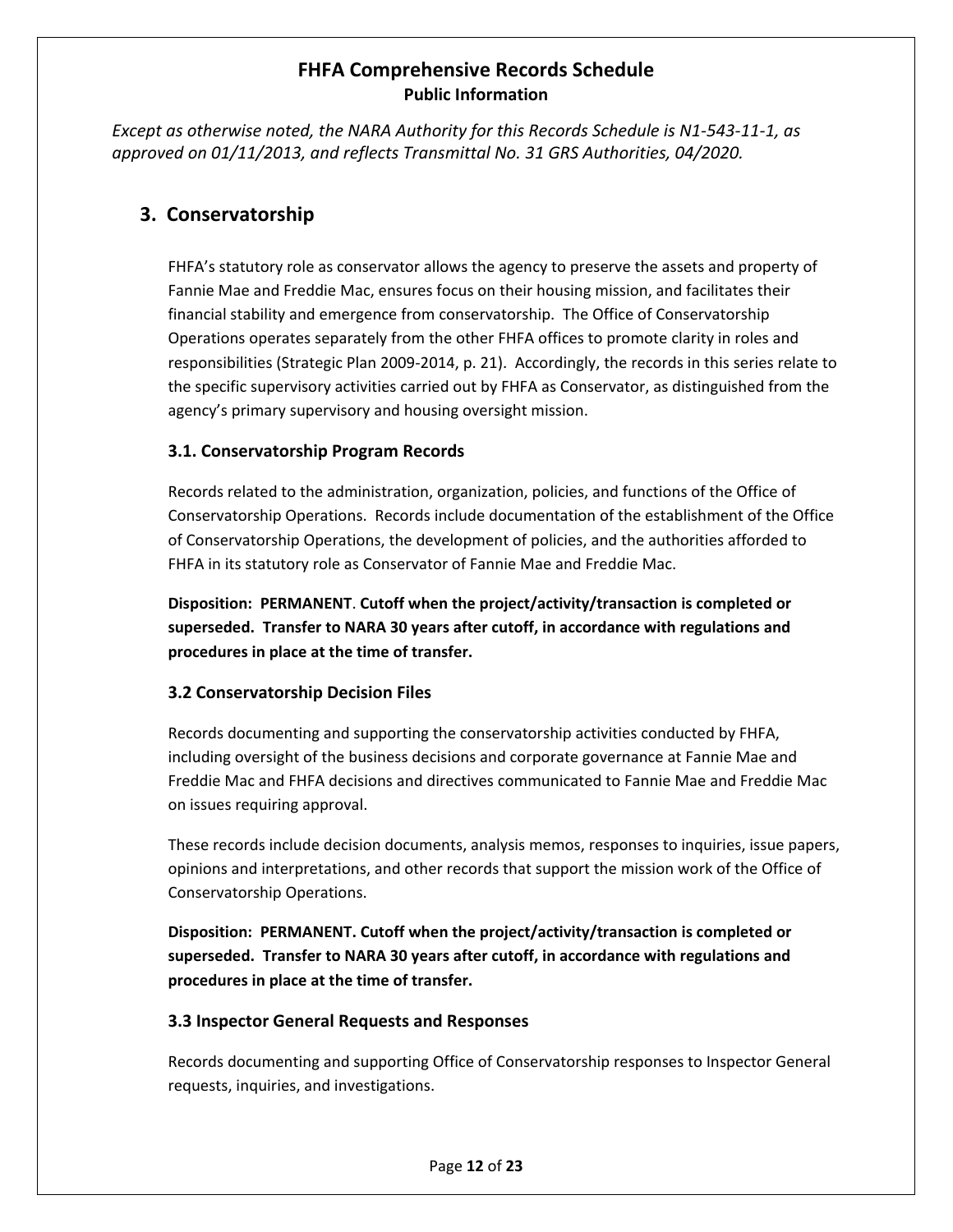*Except as otherwise noted, the NARA Authority for this Records Schedule is N1-543-11-1, as approved on 01/11/2013, and reflects Transmittal No. 31 GRS Authorities, 04/2020.* 

**Disposition: PERMANENT. Cutoff when the project/activity/transaction is completed or superseded. Transfer to NARA 30 years after cutoff, in accordance with regulations and procedures in place at the time of transfer.**

*(See also 6.2 Routine Office Administration Records and 6.3 Working Files.)*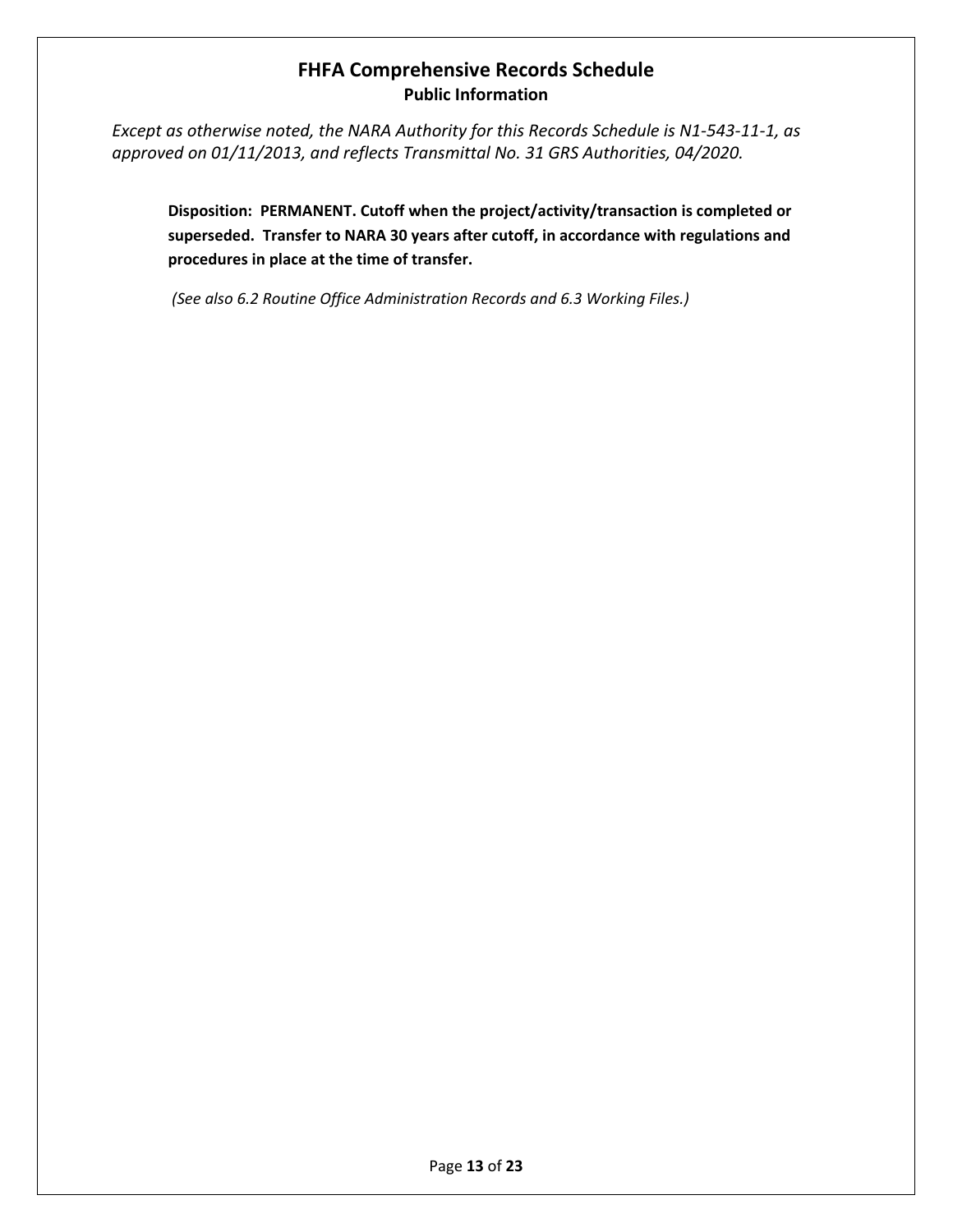*Except as otherwise noted, the NARA Authority for this Records Schedule is N1-543-11-1, as approved on 01/11/2013, and reflects Transmittal No. 31 GRS Authorities, 04/2020.* 

## **4. Legal**

This schedule applies to records that document regulatory interpretations and legal opinions issued by FHFA; the development and issuance of federal regulations that implement FHFA's supervision and housing mission; case files supporting internal and external legal proceedings involving FHFA or the regulated entities; and other legal records that document agency compliance with federally-mandated programs.

#### **Item 4.1 Regulatory Interpretations and Decisions**

Records that document FHFA's interpretations of existing laws and regulations or the effects of proposed laws and regulations governing the agency or having a direct effect on its operations or those of the regulated entities.

**Disposition: PERMANENT. Cutoff when the project/activity/transaction is completed or superseded. Transfer to NARA 30 years after cutoff, in accordance with regulations and procedures in place at the time of transfer.** 

#### **Item 4.2 Legal Opinions and Advice**

Records that document FHFA's opinions or advice on legal matters.

**Item 4.2a:** Legal opinions on mission-related or precedent-setting legal issues.

**Disposition: PERMANENT. Cutoff when the project/activity/transaction is completed or superseded. Transfer to NARA 30 years after cutoff, in accordance with regulations and procedures in place at the time of transfer.** 

**Item 4.2b:** Legal opinions on administrative matters or internal operations.

**Disposition: TEMPORARY. Cutoff when the project/activity/transaction is completed or superseded. Destroy or delete 30 years after cutoff.**

**Item 4.2c:** Legal reviews of agency activities and internal advice to ensure legal sufficiency, such as contract, policy, and procedural reviews.

**Disposition: TEMPORARY. Cutoff when the project/activity/transaction is completed or superseded. Destroy or delete 15 years after cutoff.**

#### **Item 4.3 Rulemaking Records**

**Item 4.3a:** Records created by FHFA that document and support the federal rulemaking process, including proposed and final rules, notices, and public comments.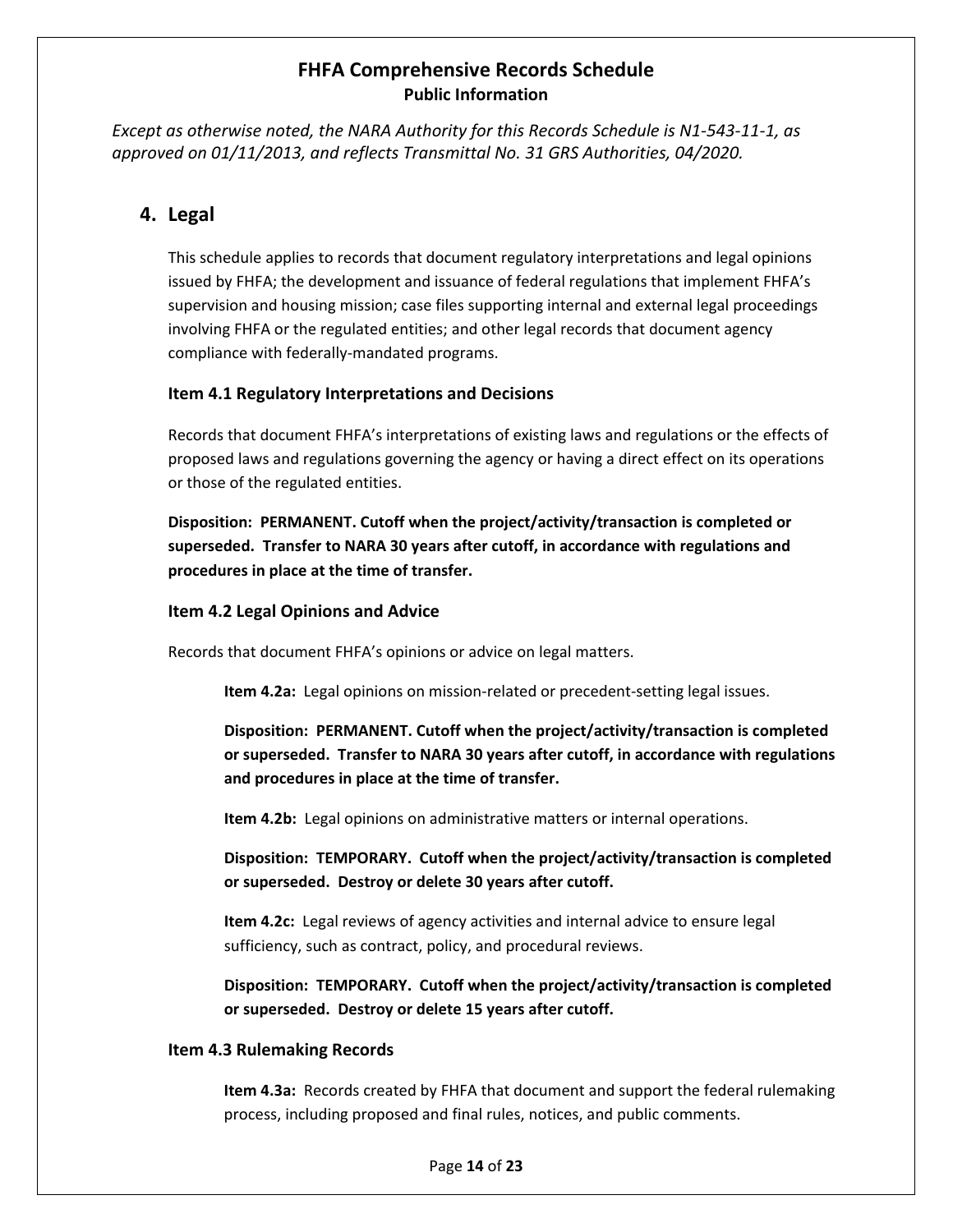*Except as otherwise noted, the NARA Authority for this Records Schedule is N1-543-11-1, as approved on 01/11/2013, and reflects Transmittal No. 31 GRS Authorities, 04/2020.* 

> **Disposition: TEMPORARY. Cutoff when the project/activity/transaction is completed or superseded. Destroy or delete 30 years after cutoff.**

> **Item 4.3b**: Duplicate copies of public comments received through mass mailings, form letters, postcards, email blasts, etc., that contain identical comments.

> **Disposition: TEMPORARY. Cutoff when the project/activity/transaction is completed or superseded. Destroy or delete 3 years after cutoff.**

#### **Item 4.4 Litigation and Administrative Hearing Records**

Records relating to litigation or administrative or civil proceedings initiated by and filed against the FHFA, including proceedings in which FHFA responds as a non-party to discovery requests. The records consist of court pleadings, correspondence, briefs, orders, deposition notices and subpoenas, hearing and deposition transcripts, affidavits, opinions, exhibits, miscellaneous reports pertaining to law and litigation, and any other materials used in litigation proceedings.

**Disposition: TEMPORARY. Cutoff when the project/activity/transaction is completed or superseded. Destroy or delete 15 years after cutoff.**

#### **Item 4.5 Compliance Records**

Records that document FHFA's compliance with and implementation of programs mandated by the Ethics in Government Act, the Freedom of Information Act (FOIA), or the Privacy Act. These records are managed according to the requirements set out by the applicable National Archives and Records Administration General Records Schedules (GRS).

Records needed in an ongoing investigation will be retained beyond their approved retention period until no longer needed in the investigation.

#### **4.5a Ethics Program**

**Disposition: TEMPORARY. Managed in accordance with GRS 2.6 and 2.8.** 

**4.5b FOIA** 

**Disposition: TEMPORARY. Managed in accordance with GRS 4.2.** 

**4.5c Privacy Program**

**Disposition: TEMPORARY. Managed in accordance with GRS 4.2.** 

*(See also 6.2 Routine Office Administration Records and 6.3 Working Files)*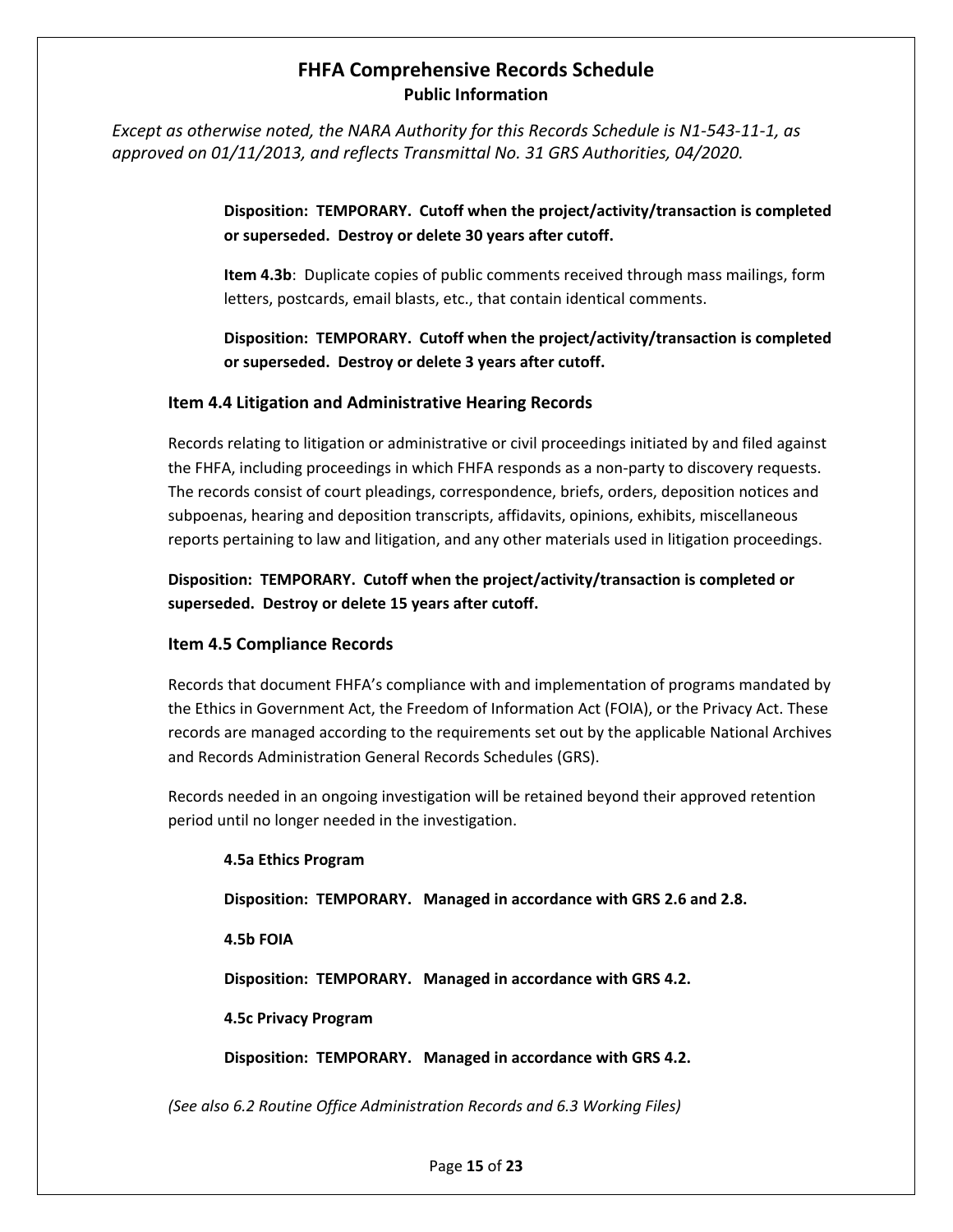*Except as otherwise noted, the NARA Authority for this Records Schedule is N1-543-11-1, as approved on 01/11/2013, and reflects Transmittal No. 31 GRS Authorities, 04/2020.* 

### **5. Operations**

This schedule covers records created by FHFA offices providing administrative, financial, human resource, and technical support to the agency. This schedule enables FHFA to apply a standardized retention period to these temporary records, to efficiently streamline their management and disposition, and to facilitate automated, electronic records management processes. Because of the overriding Office of Personnel Management requirements for federal personnel records, Section 5.3, Human Resources Records, are an exception. Retention of those records will be managed according to applicable General Records Schedules as indicated below.

#### **Item 5.1 Administrative Management Records**

Records related to property accountability, building security, emergency planning, space planning and maintenance, property disposal, motor vehicle maintenance and operations, and mail and courier services, and other administrative support services.

**Disposition: TEMPORARY. Cutoff when the project/activity/transaction is completed or superseded. Destroy or delete 7 years after cutoff.**

#### **Item 5.2 Budget and Financial Management Records**

Records related to budget formulation, financial management, procurement operations, contracting operations, the Federal Activities Inventory Reform Act, and the Government Performance and Results Act.

**Disposition: TEMPORARY. Cutoff when the project/activity/transaction is completed or superseded. Destroy or delete 7 years after cutoff.** 

*(See also Item 1.2 for Congressional Testimonies and budget justifications.)*

#### **Item 5.3 Human Resources Records**

**Item 5.3a:** Official Personnel Folders will be managed in accordance with Office of Personnel Management regulations and NARA's General Records Schedule.

#### **Disposition: TEMPORARY. Managed in accordance with GRS 2.**

**Item 5.3b:** Records related to human capital, personnel management, employee performance, staffing, recruitment, career development, employee training, employee relations, and Equal Employment Opportunity, personnel security clearance files, payroll, pay administration, and employee benefits will be managed in accordance with NARA's General Records Schedule.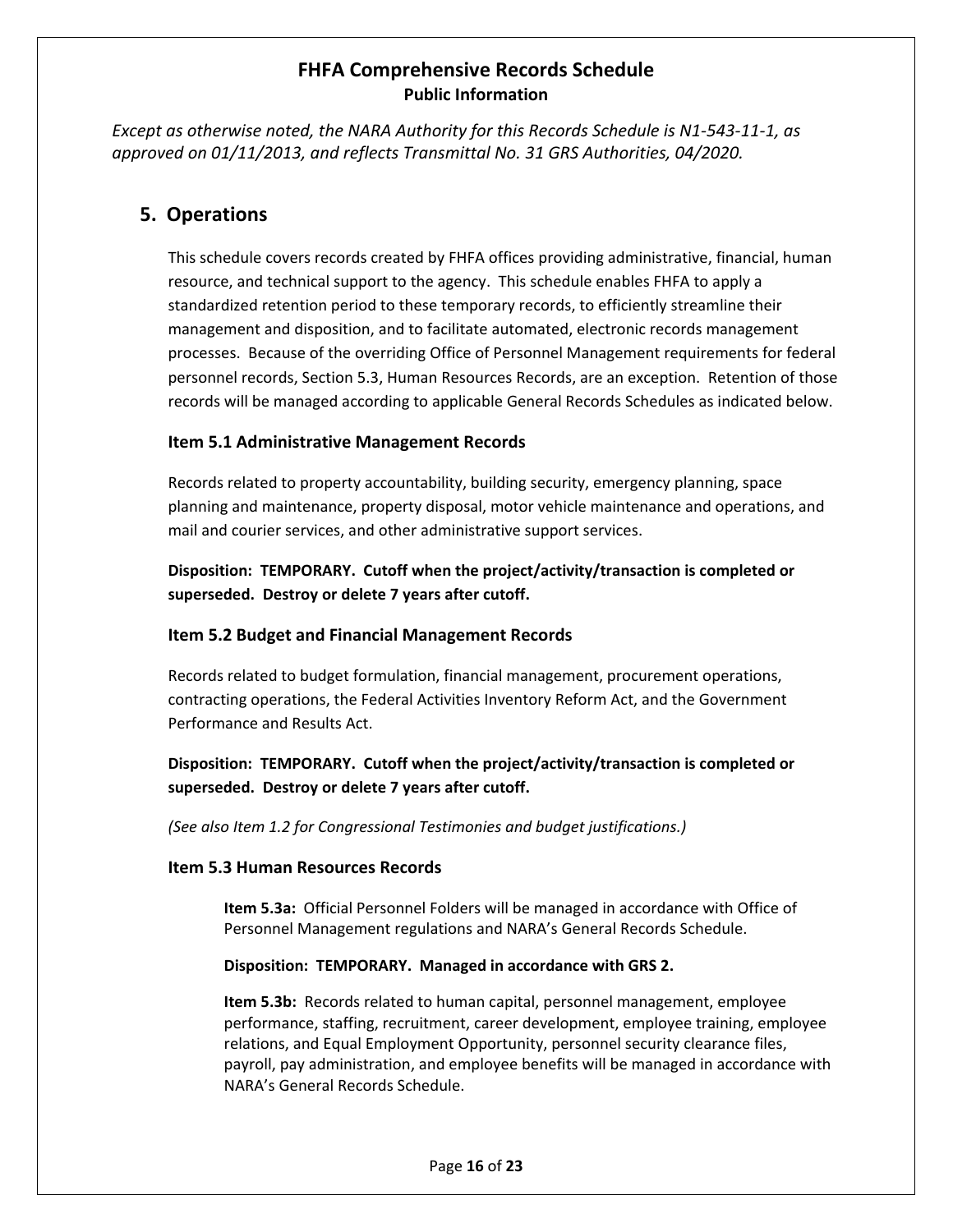*Except as otherwise noted, the NARA Authority for this Records Schedule is N1-543-11-1, as approved on 01/11/2013, and reflects Transmittal No. 31 GRS Authorities, 04/2020.* 

#### **Disposition: TEMPORARY. Managed in accordance with GRS 2.**

#### **Item 5.4 Information Technology and Management Records**

**Item 5.4a:** Records related to IT program planning, enterprise architecture, network and IT operations, IT capital investment, infrastructure, information and systems security, oversight and compliance, records management and information governance, annual FISMA reporting, and other reporting requirements.

**Disposition: TEMPORARY. Cutoff when the project/activity/transaction is completed or superseded. Destroy or delete 7 years after cutoff.**

**Item 5.4b:** Back-up tapes maintained for potential system restoration in the event of a system failure or other unintentional loss of data are managed in accordance with NARA's General Records Schedule 3.2.

#### **Disposition: TEMPORARY. Managed in accordance with GRS 3.2.**

#### **Item 5.5 Web Records**

**Item 5.5a: Web Management and Operations –** Records related to the management and operation of FHFA's Internet and intranet websites. These records include, but are not limited to, user access logs, change histories, hit trends and analyses, operational procedures, and web configuration files.

**Disposition: TEMPORARY. Cutoff when the project/activity/transaction is completed or superseded. Destroy or delete 7 years after cutoff.** 

**Item 5.5b: Web Content –** Copies of materials submitted by FHFA business units that are posted to FHFA's Internet and intranet websites.

**Disposition: TEMPORARY. Cutoff when the project/activity/transaction is completed or superseded. Destroy or delete 3 years after cutoff.** 

**NOTE: The originating office is responsible for managing the record according to the appropriate FHFA Records Schedule Item.**

**Item 5.5c: Web Development and Design –** Records documenting the development of FHFA's Internet and intranet websites and any significant redesigns to them.

**Disposition: TEMPORARY. Cutoff when the project/activity/transaction is completed or superseded. Destroy or delete 7 years after cutoff.**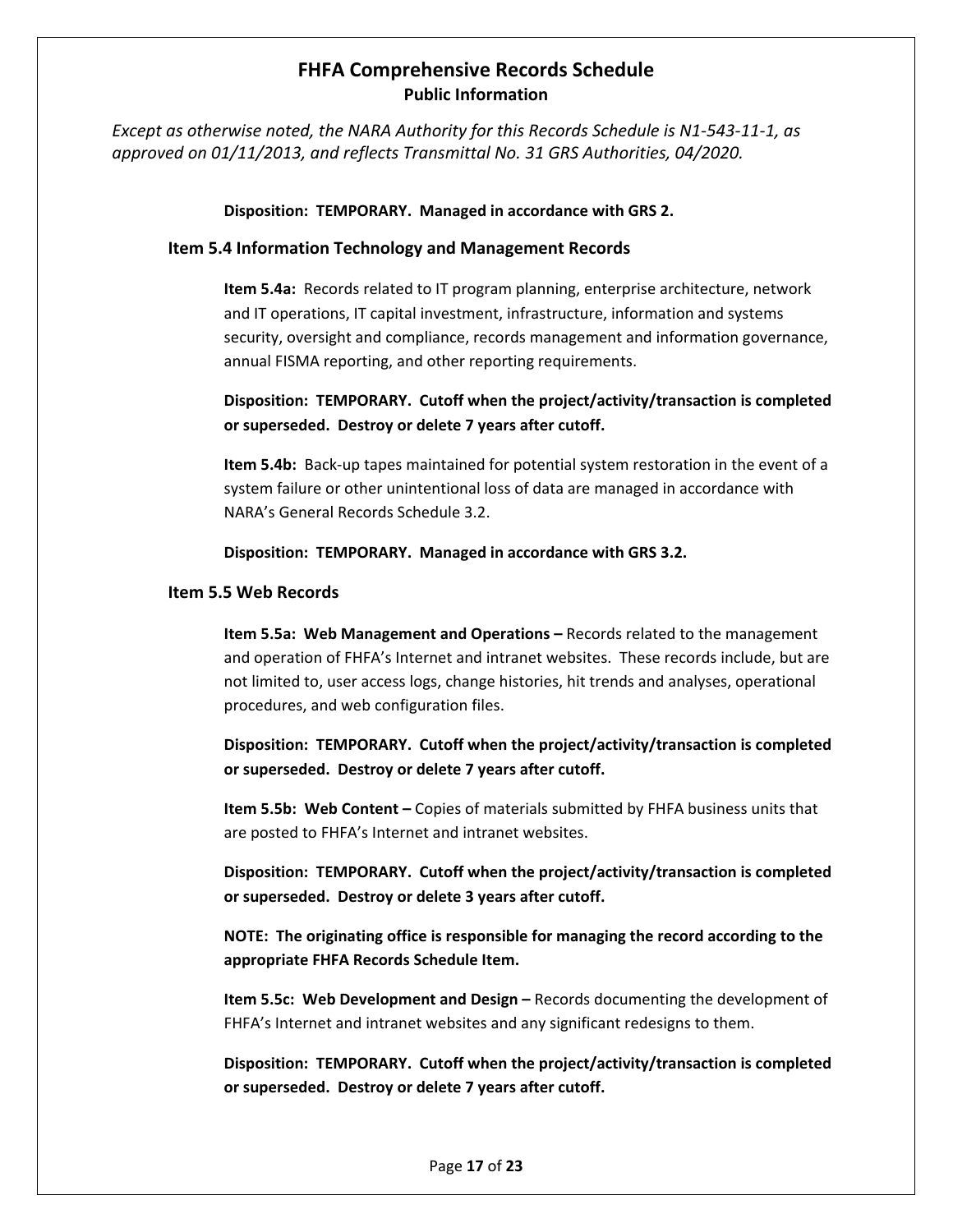*Except as otherwise noted, the NARA Authority for this Records Schedule is N1-543-11-1, as approved on 01/11/2013, and reflects Transmittal No. 31 GRS Authorities, 04/2020.* 

> **Item 5.5d: Web Snapshots –** Annual snapshots, including site maps, that capture the content, context, and structure of FHFA's Internet and intranet websites. Snapshots will be taken as needed to capture special events or projects.

> **Disposition: TEMPORARY. Cutoff when the project/activity/transaction is completed or superseded. Destroy or delete 3 years after cutoff.**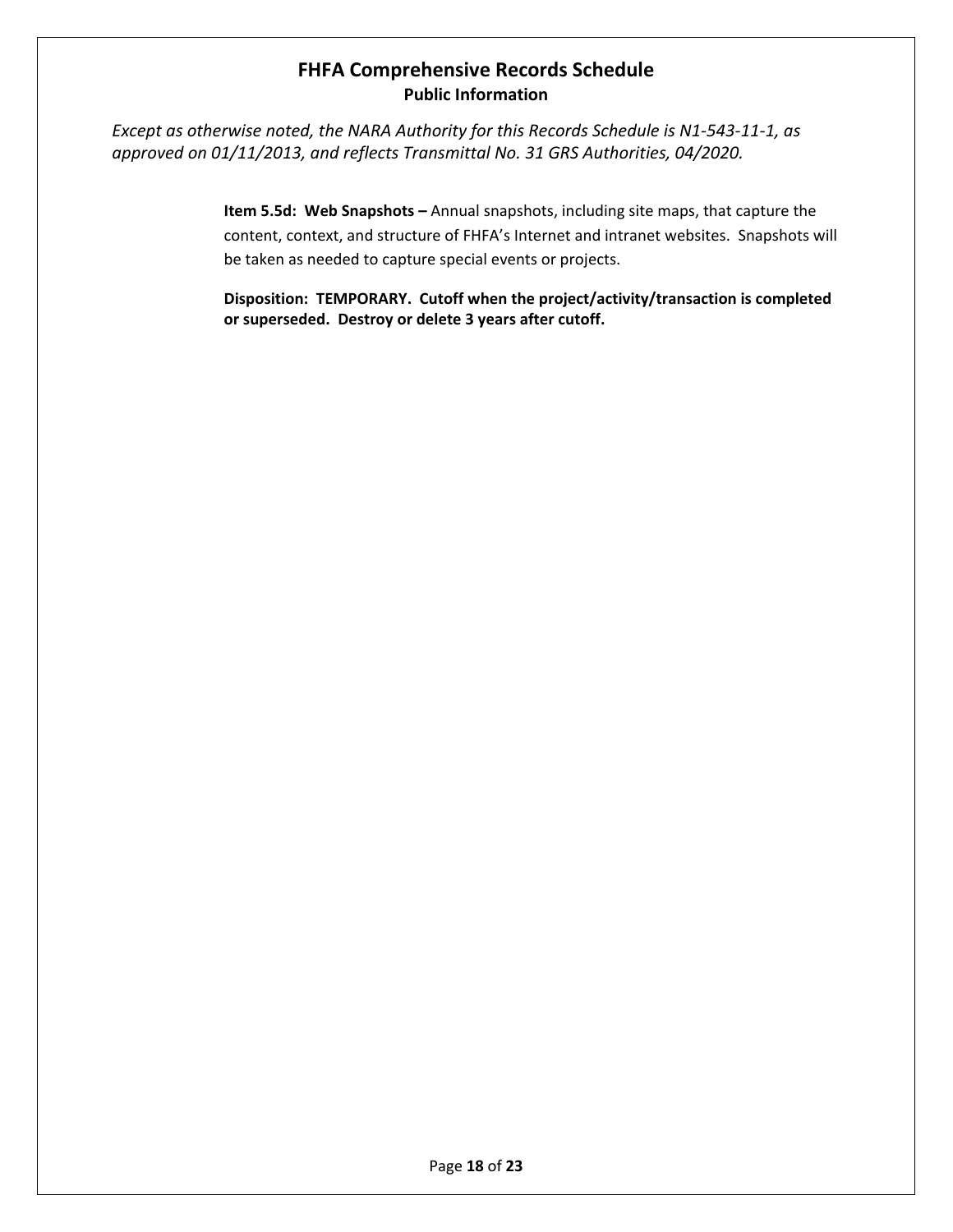*Except as otherwise noted, the NARA Authority for this Records Schedule is N1-543-11-1, as approved on 01/11/2013, and reflects Transmittal No. 31 GRS Authorities, 04/2020.* 

## **6. Records Common to Most FHFA Offices**

These schedules covers those records that may be created and maintained by most, if not all, FHFA offices to document and support their mission and agency business operations, and are not covered elsewhere in this records schedule.

#### **Item 6.1 Project Files**

**Item 6.1a:** Records not covered elsewhere in this schedule that are related to projects with agency-wide impact*,* including but not limited to, correspondence, memoranda, reports, studies and meeting minutes. This item includes system development projects.

**Disposition: TEMPORARY. Cutoff when the project/activity/transaction is completed or superseded. Destroy or delete 15 years after cutoff.**

**Item 6.1b:** Records not covered elsewhere in this schedule that are related to projects with department-wide or administrative impact*,* including but not limited to, correspondence, memoranda, reports, studies and meeting minutes.

**Disposition: TEMPORARY. Cutoff when the project/activity/transaction is completed or superseded. Destroy or delete 7 years after cutoff.**

*(See also 6.3 Working Files - Working files that are essential to the understanding of policies, decisions or programs should be filed in the appropriate project file.)*

### **Item 6.2 Routine Office Administration Records**

Records accumulated by individual offices that relate to the internal administration or housekeeping activities of the office, rather than the functions for which the office exists. In general, these records relate to the office organization, staffing, procedures, communications, office budgets, day-to-day administration of office personnel including travel and training, supplies, office space, equipment, supervisor's copies of personnel files, schedules of daily official activities, and other office services. These may also include copies of internal activity and workload reports prepared in an office and forwarded to higher levels.

#### **Disposition: TEMPORARY. Destroy or delete 3 years after cutoff.**

#### **Item 6.3 Working Files**

Working files, such as notes, drafts, and other materials that:

• Do not contain unique or substantive annotations or comments;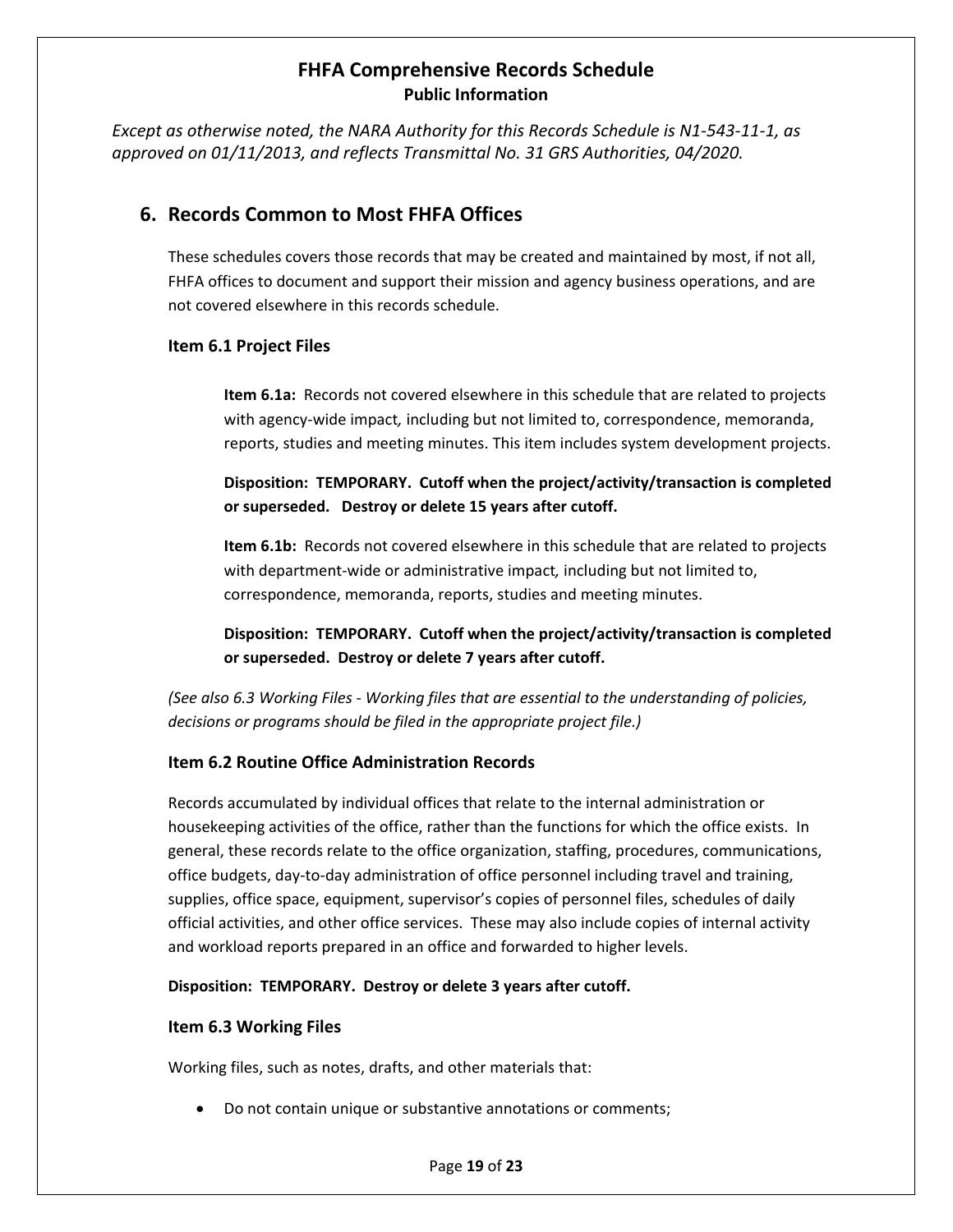*Except as otherwise noted, the NARA Authority for this Records Schedule is N1-543-11-1, as approved on 01/11/2013, and reflects Transmittal No. 31 GRS Authorities, 04/2020.* 

- Do not add to a proper understanding of the FHFA's formulation and execution of policies, decisions, or programs; or
- Were not circulated or made available to employees, other than the creator, for official purposes such as approval, comment, action, recommendation, follow-up, or to communicate with agency staff about agency business.

### **Disposition: TEMPORARY. Destroy or delete after 3 years.**

*NOTE: Working files that are essential to the understanding of policies, decisions or programs should be filed in the appropriate subject or project file.* 

#### **Item 6.4 Transitory Records**

Records of short-term interest that have minimal documentary or evidential value, including but not limited to, routine notifications of meetings, routine requests for publications and copies of replies which require no administrative action, transmittal information that does not add any information to that contained in the transmitted materials, to-do lists that serve as reminders, and extra copies of documents when the record copy is filed in the agency recordkeeping system.

**Disposition: TEMPORARY. Destroy or delete when no longer needed.**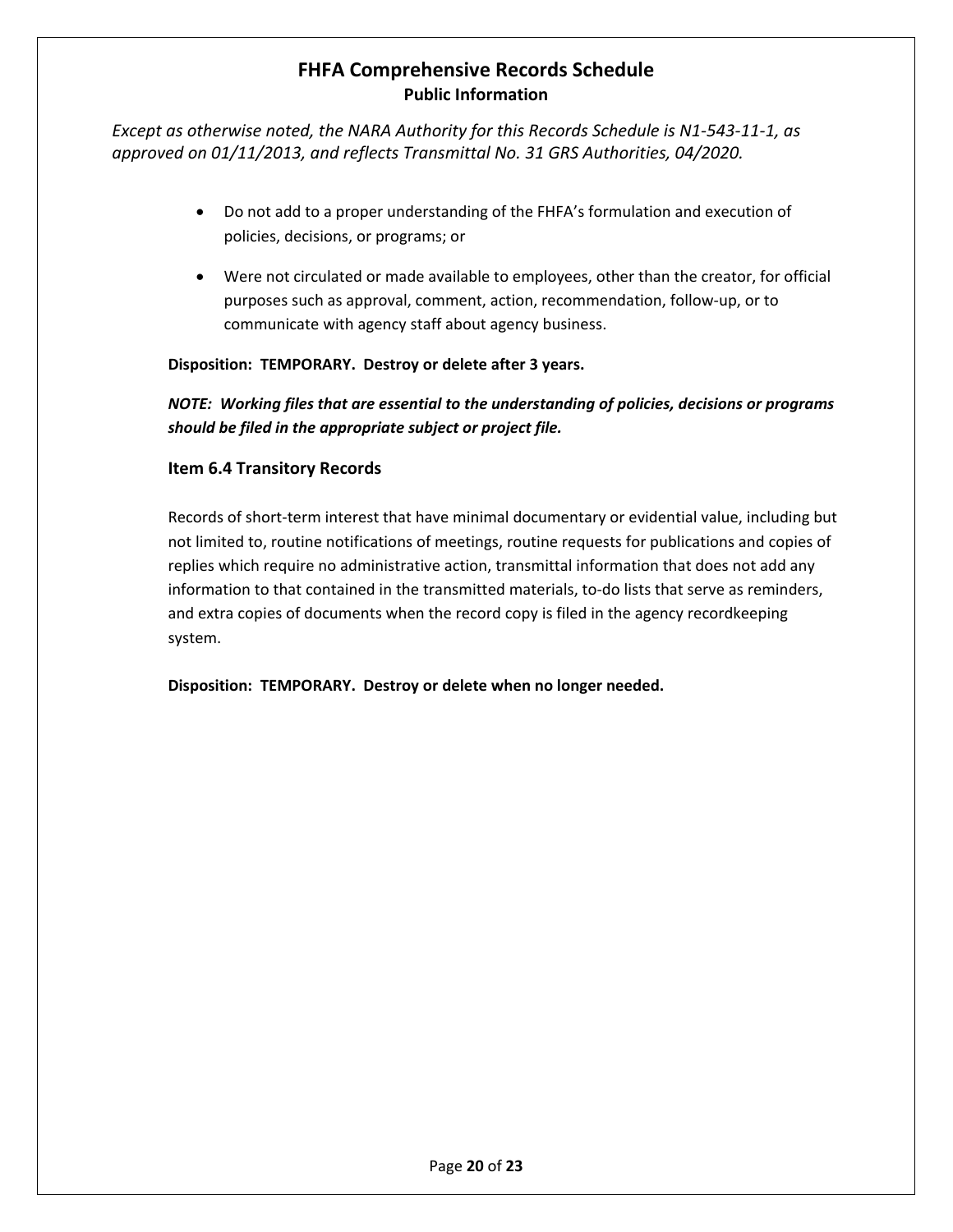*Except as otherwise noted, the NARA Authority for this Records Schedule is N1-543-11-1, as approved on 01/11/2013, and reflects Transmittal No. 31 GRS Authorities, 04/2020.* 

### **7. Inspector General**

#### **Item 7.1 Audit Records**

Workpapers and correspondence related to audit reports issued by the Office of the Inspector General (OIG) or other oversight organizations, such as the Government Accountability Office, that address the operations of FHFA or the regulated entities. This series also includes, but is not limited to, peer reviews of other members of the Council of the Inspectors General on Integrity and Efficiency.

**Disposition: TEMPORARY. Cutoff when the project/activity/transaction is completed or superseded. Destroy or delete 7 years after cutoff.**

#### **Item 7.2 Investigations and Evaluations**

**Item 7.2a: Significant Investigative and Evaluative Case Records -** Records for each significant investigation or evaluation conducted by the OIG. Significant investigations and evaluations may include allegations or complaints of employee wrongdoing, particularly of high-ranking officials; those involving significant dollar amounts; those made or referred by Congress; those involving significant public interest; and those deemed significant in the Inspector General's discretion. These records include, but are not limited to, investigative or evaluative plans; relevant workpapers and correspondence obtained or created during or in connection with an investigation or evaluation; records generated and/or compiled during subsequent prosecutions, civil actions, or administrative actions; grand jury records; and investigation or evaluation reports, including substantive drafts.

**Disposition: PERMANENT. Cutoff when the project/activity/transaction is completed or superseded. Transfer to NARA 30 years after cutoff, in accordance with regulations and procedures in place at the time of transfer.**

**Item 7.2b: Investigative and Evaluative Case Records -** Records for each allegation or complaint received by the OIG, regardless of whether the allegation results in an investigation or evaluation, or a referral to another agency. These records include, but are not limited to, investigative or evaluative plans; relevant workpapers and correspondence obtained or created during or in connection with an investigation or evaluation; subsequent prosecutions, civil actions, or administrative actions; grand jury records; and investigation or evaluation reports, including substantive drafts.

**Disposition: TEMPORARY. Cutoff when the project/activity/transaction is completed or superseded. Destroy or delete 15 years after cutoff.**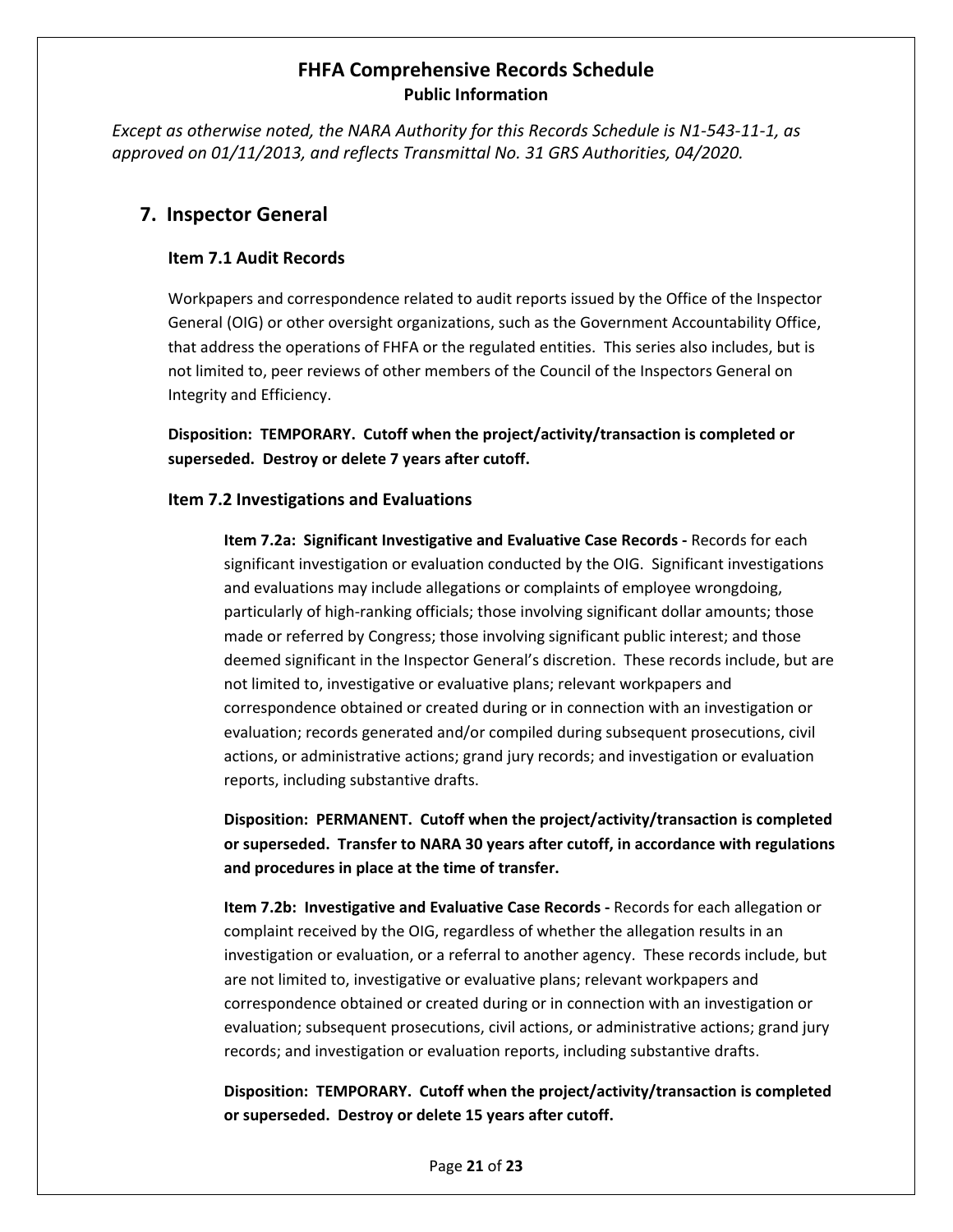*Except as otherwise noted, the NARA Authority for this Records Schedule is N1-543-11-1, as approved on 01/11/2013, and reflects Transmittal No. 31 GRS Authorities, 04/2020.* 

> **Item 7.2c: Investigative and Evaluative Non-Case Records -** Records generated or received by OIG investigators or evaluators that are not tied to a particular allegation or complaint, but are otherwise relevant to the OIG mission and activities. These records include, but are not limited to, work-related correspondence and OIG community operational guidance.

> **Disposition: TEMPORARY. Cutoff when the project/activity/transaction is completed or superseded. Destroy or delete 3 years after cutoff.**

#### **Item 7.3 External Reporting**

Reports and other publications issued by OIG to external organizations, including but not limited to the OIG's Semiannual Report to Congress and public audit reports, investigative reports and evaluative reports.

**Disposition: PERMANENT. Cutoff when the project/activity/transaction is completed or superseded. Transfer to NARA 30 years after cutoff, in accordance with regulations and procedures in place at the time of transfer.**

### **Item 7.4 Hotline Records**

Records of allegations or complaints to the OIG Hotline received in any form from any source, and information concerning efforts undertaken to address those allegations or complaints. These records include, but are not limited to, correspondence received from or sent to complainants, documentation of verbal communications with complainants, and records used or created to process complaints.

**Disposition: TEMPORARY. Cutoff when the project/activity/transaction is completed or superseded. Destroy or delete 3 years after cutoff.**

#### **Item 7.5 Program Management**

Records related to the planning, organization, and support of OIG functions. These records include, but are not limited to, administrative files, documentation of decisions, annual audit plans, status reports, internal control assessments, letters of assurance, correspondence, and briefings.

**Disposition: TEMPORARY. Cutoff when the project/activity/transaction is completed or superseded. Destroy or delete 7 years after cutoff.**